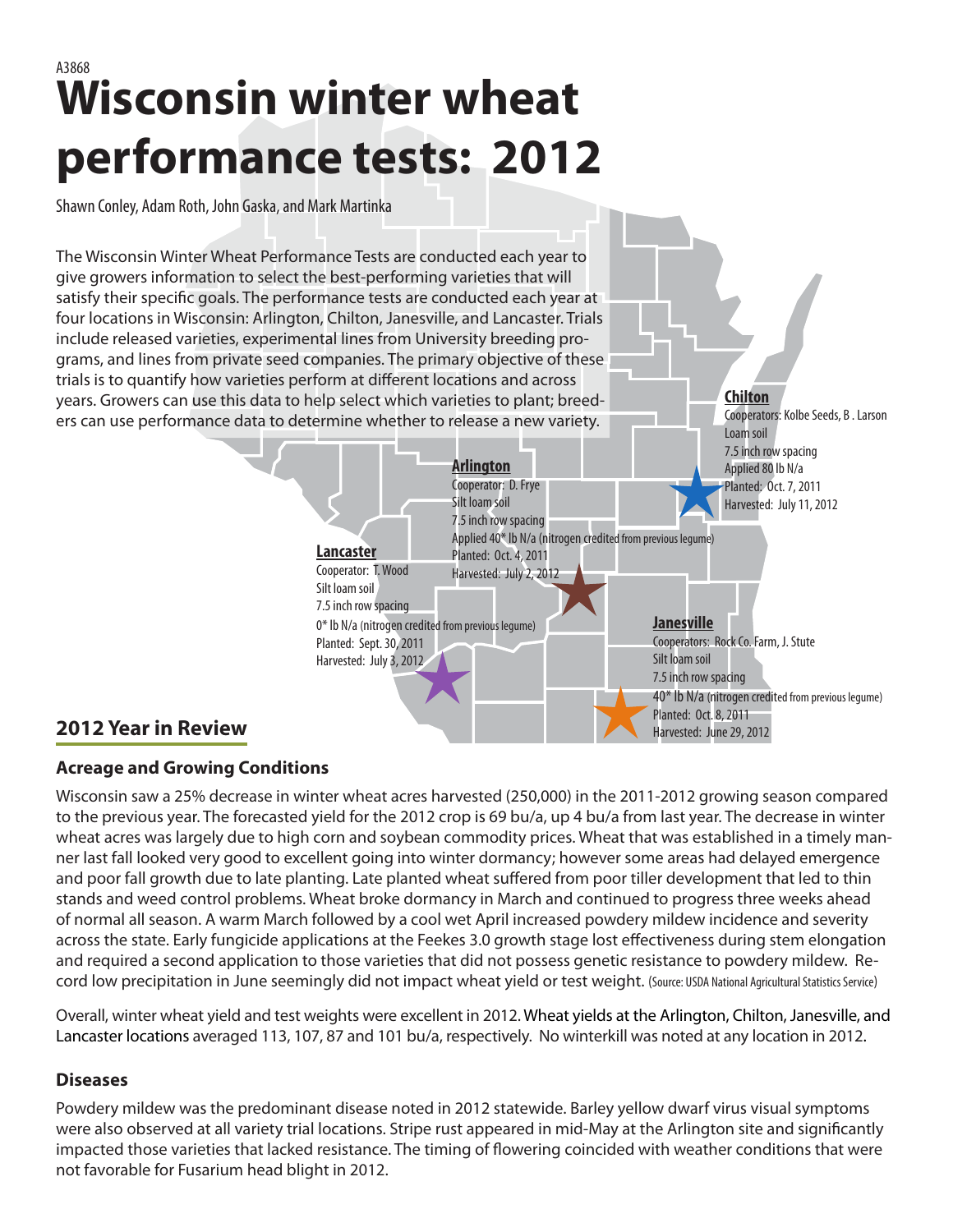As with any crop, variety selection is the most important factor to consider in maximizing yield and profitability. When choosing a winter wheat variety, several factors must be considered. These include winter survival, insect and disease resistance, heading date, lodging, test weight, and most importantly, yield. Since no variety is ideal for every location, it is important to understand the crop environment and pest complex that affects your specific region to maximize yield.

**Prield** is based on the genetic potential and environmental conditions in which the crop is grown. Therefore, by diversifying the genetic pool that is planted, a grower can hedge against crop failure. Select those varieties that perform well not only in your area but across experimental sites and years. This will increase the likelihood that given next year's environment which you cannot control—the variety you selected will perform well. (Table 2. gives an overview of yields across all locations.)

**Test weight** is also an important factor to consider when selecting a variety. The minimum test weight to be considered a U.S. #2 soft red winter wheat is 58 lb/bu. Wheat at lower test weights will be discounted. Both environment and pests may greatly affect test weight; therefore, selecting a variety that has a high test weight potential in your region is critical to maximizing economic gain.

**Select a variety that has the specific insect and disease resistance** characteristics that fits your needs. By selecting varieties with the appropriate level of resistance, crop yield loss may be either reduced or avoided without the need of pesticides. Careful management of resistant cultivars through crop and variety rotation are required to ensure that these characteristics are not lost.

 **Crop height** and **lodging potential** are also important varietal characteristics that may be affected by your cropping system. If the wheat crop is intended for grain only, it may be important to select a variety that is short in stature and has a low potential for lodging. This may decrease yield loss due to crop spoilage and harvest loss as well as increase harvesting rate. However, if the wheat crop is to be used as silage or is to be harvested as both grain and straw, then selecting a taller variety may be warranted.

#### **Experimental Procedures**

#### **At Planting**

**Site details:** Summarized in front page graphic.

**Seedbed preparation:** Conventional and conservation tillage methods.

**Seeding rate:** 1.5 million viable seeds per acre.

**Seed treatments:** Identified in Table 1.

**Fertilizer and herbicides:** Nitrogen was applied in spring according to UWEX recommendations. Phosphorus and potassium were applied as indicated by soil tests. Herbicides were applied for weed control as necessary.

**Planting:** A grain drill with a 9 row cone seeder was used to plant the plots, all 25 feet in length. To account for field variability and for statistical analysis, each variety was grown in four separate plots (replicates) in a randomized complete block design at each location.

#### **Harvest**

**Yield:** The center seven rows of each plot were harvested with a self-propelled combine. Grain was weighed and moisture and test weight were determined in the field using electronic equipment on the plot harvester. Yield is reported as bu/a (60 lb/bu) at 13% moisture content.

**Lodging:** Lodging scores were based on the average erectness of the main stem of plants at maturity. (1) all plants erect, (2) slight lodging, (3) plants lodged at  $45^{\circ}$ angle, (4) severe lodging, (5) all plants flat.

#### **Data Presentation**

**Yield:** Listed in Tables 2–6. Data for both 2011 and 2012 are provided if the variety was entered in the 2011 trials.

**Least significant difference (LSD):** Variations in yield and other characteristics occur because of variability in soil and other growing conditions that lower the precision of the results. Statistical analysis makes it possible to determine, with known probabilities of error, whether a difference is real or whether it may have occurred by chance.

Growers can use the appropriate LSD value at the bottom of the tables to determine true statistical differences. Where the difference between two selected varieties within a column is equal to or greater than the LSD value at the bottom of the column, there is a real difference between the two varieties in nine out of ten instances. If the difference is less than the LSD value, there may still be a real difference, but the experiment has produced no evidence of it. Data that is not significant is indicated by NS.

#### **Testing Agencies**

The Wisconsin Winter Wheat Performance Tests were conducted by the Departments of Agronomy and Plant Pathology, College of Agricultural and Life Sciences and the University of Wisconsin-Extension in cooperation and with support from the Wisconsin Crop Improvement Association.

#### **Additional Information**

Check the following publications for additional information on small grain production and seed availability. Both are updated annually.

- • Pest Management in Wisconsin Field Crops (A3646) available at [learningstore.uwex.edu](http://learningstore.uwex.edu)
- • The Wisconsin Certified Seed Directory available at [wcia.wisc.edu](http://wcia.wisc.edu
)

For information on seed availability of public varieties:

Wisconsin Crop Improvement Association 554 Moore Hall, 1575 Linden Drive, Madison, WI 53706 (608) 262-1341, [wcia.wisc.edu](wcia.wisc.edu
)

To access crop performance testing information electronically, visit: <www.coolbean.info>

**Authors:** Shawn Conley is associate professor in Agronomy; Adam Roth, John Gaska, and Mark Martinka are program managers in Agronomy, College of Agricultural and Life Sciences, University of Wisconsin-Madison.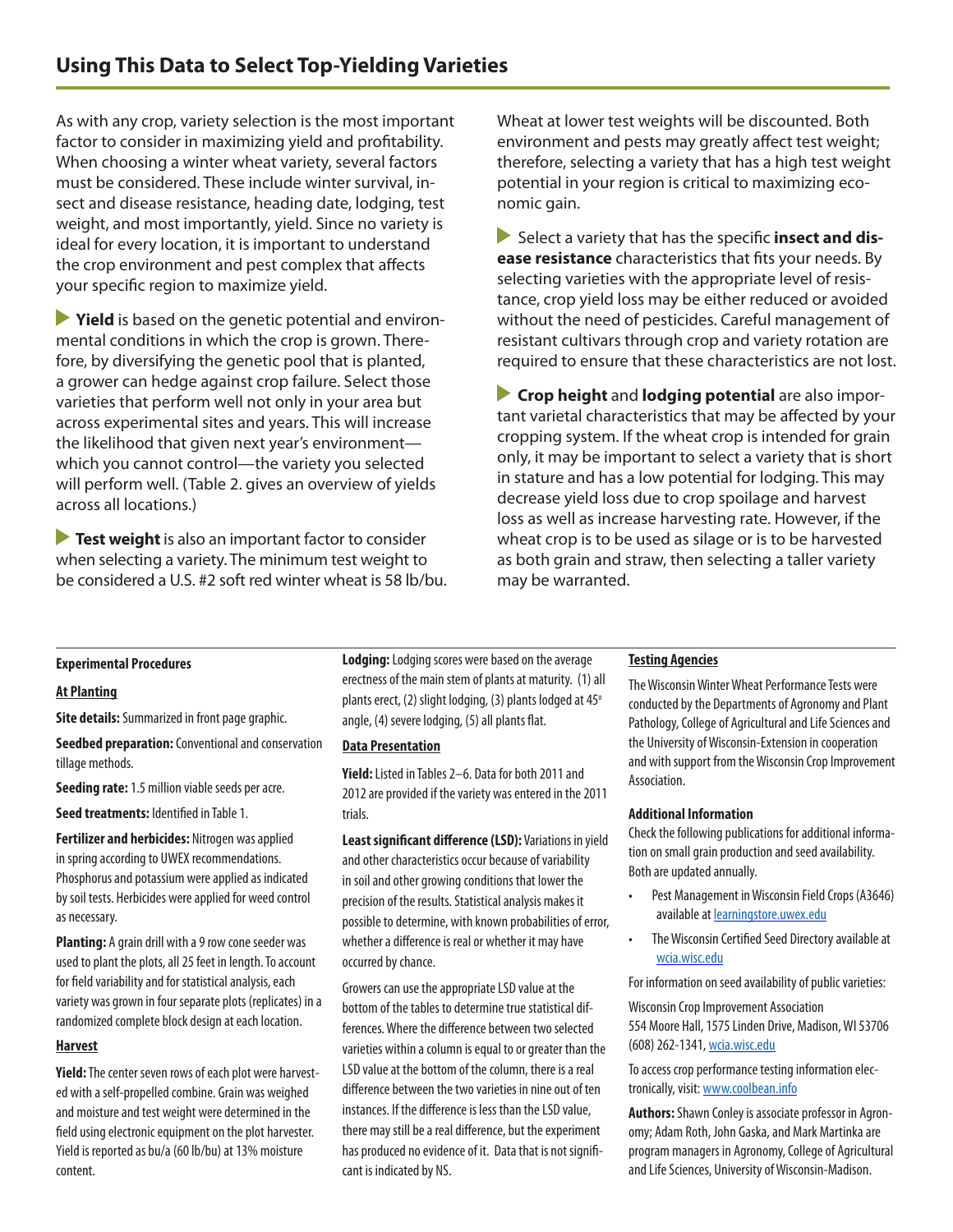| <b>Brand &amp; Company Information</b>                                                       | <b>2012 Varieties</b>                                                                                 | <b>Seed Treatments</b>                                   |
|----------------------------------------------------------------------------------------------|-------------------------------------------------------------------------------------------------------|----------------------------------------------------------|
| <b>Public</b><br>WI Foundation Seeds (608-846-9761)<br>www.wisconsinfoundationseeds.wisc.edu | Hopewell, Kaskaskia, Red Devil Brand, Sunburst                                                        | Dividend Extreme, Bio-Forge, Macho 600ST                 |
| <b>Public-exp</b>                                                                            | IL 07-20743                                                                                           | Dividend Extreme, Gaucho                                 |
| WI Crop Improvement Assn. (608-262-0167)<br>wcia.wisc.edu                                    | VA 06W-412, VA 08W-176, VA 08W-294                                                                    | Raxil MD, Storicide II                                   |
| <b>AgriMAXX</b><br>AgriMAXX Wheat Company (855-629-9432)<br>www.agrimaxxwheat.com            | 413, Exp 1215                                                                                         | Dividend Extreme, Cruiser                                |
| <b>Croplan Genetics</b><br>Winfield Solutions (608-516-4636)<br>www.answerplot.com           | 8309, 8614, 8925, 9012, 9101                                                                          | <b>Dividend Extreme</b>                                  |
| <b>Diener</b>                                                                                | D 492, XW 13                                                                                          | <b>Dividend Extreme</b>                                  |
| BioTown Seeds (219-984-6038)<br>www.biotownseeds.com                                         | D 498, D 501                                                                                          | Dividend Extreme, SabrEx, Ascend                         |
| <b>Direct</b>                                                                                | Edge                                                                                                  | <b>Dividend Extreme</b>                                  |
| Direct Enterprises (317-910-2140)<br>www.go2dei.com                                          | Quest, Sienna                                                                                         | Tebustar 250 ST, Metalaxyl                               |
| <b>Dyna-Gro</b><br>Dyna-Gro Seed (614-761-4110)<br>www.dynagroseed.com                       | 9042, 9053, WX 12603                                                                                  | Tebuconazole/Metalaxyl/Imidacloprid                      |
| <b>Excel / VanTreek</b><br>VanTreek Seed Farms (920-467-2422)                                | <b>EXCEL 234</b>                                                                                      | Dividend Extreme, Maxim 4FS, Storicide II,<br>Micro King |
| <b>Excel / Welter</b><br>Welter Seed & Honey Co. (800-728-8450)<br>www.welterseed.com        | EXCEL 442                                                                                             | Dividend Extreme, Storicide II, Micro King               |
| <b>FS Seed</b><br>Growmark, Inc. (309-557-6399)<br>www.fsseed.com/midwest                    | FS 602, FS 622, FS 625, FS 630                                                                        | Dividend Extreme, Cruiser                                |
| Jung<br>Jung Seed Genetics (920-326-5891)<br>www.jungseedgenetics.com                        | 5820, 5844, 5855                                                                                      | Dividend Extreme, Cruiser                                |
| Legacy<br>Legacy Seeds Inc. (715-467-2555)<br>www.legacyseeds.com                            | LW 870, LW 1065, LW 1072, LW 1155, LW 1210,<br>LW 1230, LW 1245, LW 1250, LXW 242                     | Sativa IM, SabrEx                                        |
| <b>Pioneer</b><br>DuPont Pioneer (507-625-3045)<br>www.pioneer.com                           | 25R30, 25R34, 25R39, 25R40, 25R47                                                                     | Dividend Extreme, Gaucho                                 |
| <b>PIP</b><br>Partners in Production (877-GRO-SEED)<br>www.pipseeds.com                      | 702, 711, 717, 721, 722, 728, 729, 731, 732, 740,<br>752, 753, 756, 760, 761, 772, 774, 775, 778, 779 | Charter                                                  |
| <b>Pro Seed Genetics</b>                                                                     | PRO 200, PRO 240, PRO 260, PRO 320A                                                                   | Dividend Extreme, Bio-Forge, Macho 600ST                 |
| Pro Seed Genetics Cooperative                                                                | <b>PRO Ex 310</b>                                                                                     | Menenoxam/Difenoconazole/Imidacloprid                    |
| $(920 - 388 - 2824)$                                                                         | PRO Ex 330, PRO Ex 350, PRO Ex 360A                                                                   | Dividend Extreme, Cruiser                                |
| <b>Pro Seed/Kratz</b><br>Kratz Farms LLP (262-644-9426)<br>www.kratzfarms.com                | <b>PRO 320A</b>                                                                                       | Charter F2, SabrEx                                       |
| Syngenta<br>Syngenta Seeds (765-563-3111)<br>www.agriprowheat.com                            | OAKES, W1104, MH07-7483,<br>W1062 (soft white winter wheat)                                           | Dividend Extreme, Cruiser                                |
| <b>WestBred</b> (765-572-2905)<br>www.westbred.com                                           | <b>WBX700</b>                                                                                         | Dividend Extreme, Storicide II                           |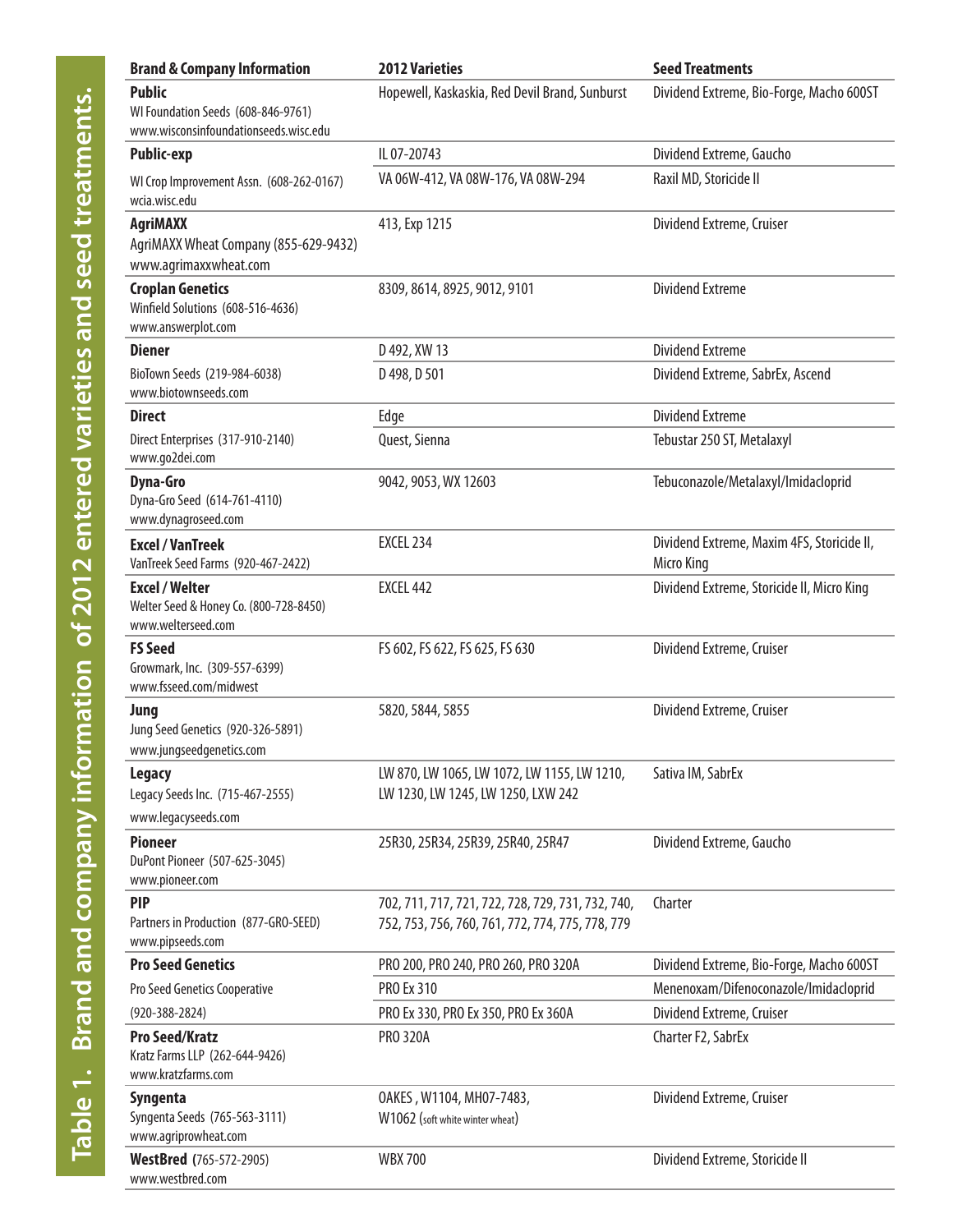|                         |                        | 2012 means |          | <b>Arlington</b> |          | Chilton |          | <b>Janesville</b> |          | Lancaster |          | mean            |
|-------------------------|------------------------|------------|----------|------------------|----------|---------|----------|-------------------|----------|-----------|----------|-----------------|
|                         |                        | Yield      | Test wt. | Yield            | Test wt. | Yield   | Test wt. | Yield             | Test wt. | Yield     | Test wt. | Yield           |
| <b>Brand</b>            | Entry                  | (bu/a)     | (lb/bu)  | (bu/a)           | (lb/bu)  | (bu/a)  | (lb/bu)  | (bu/a)            | (lb/bu)  | (bu/a)    | (lb/bu)  | (bu/a)          |
| Public                  | Hopewell               | 99         | 61.9     | 110              | 62.6     | 101     | 61.2     | 86                | 62.3     | 100       | 61.5     | 88              |
|                         | Kaskaskia              | 97         | 63.2     | 103              | 64.0     | 101     | 62.4     | 81                | 63.8     | 104       | 62.5     | 85              |
|                         | <b>Red Devil Brand</b> | 106        | 61.8     | 115              | 62.5     | 111     | 61.0     | 89                | 62.7     | 107       | 60.9     | $*94$           |
|                         | Sunburst               | 107        | 64.7     | 123              | 64.9     | $*113$  | 63.9     | 89                | 65.3     | 101       | 64.6     | 87              |
| Public-exp              | IL 07-20743            | 94         | 64.2     | 102              | 66.0     | 92      | 62.8     | 85                | 64.2     | 98        | 63.7     | 80 <sub>°</sub> |
|                         | VA 06W-412             | 94         | 62.7     | 96               | 63.3     | 111     | 62.7     | 81                | 63.5     | 88        | 61.0     |                 |
|                         | VA 08W-176             | 98         | 63.9     | 113              | 64.8     | 105     | 62.6     | 83                | 64.5     | 90        | 63.8     |                 |
|                         | VA 08W-294             | 99         | 63.0     | 115              | 64.6     | 104     | 61.7     | 77                | 63.3     | 99        | 62.3     |                 |
| AgriMAXX                | 413                    | 109        | 61.3     | 120              | 62.5     | 107     | 59.1     | $*94$             | 62.6     | 117       | 60.9     |                 |
|                         | Exp 1215               | 111        | 60.0     | 128              | 60.8     | $*114$  | 60.1     | $*102$            | 60.0     | 96        | 59.0     |                 |
| <b>Croplan Genetics</b> | 8309                   | 90         | 60.7     | 95               | 61.4     | 103     | 60.2     | 78                | 60.6     | 85        | 60.7     |                 |
|                         | 8614                   | 101        | 61.1     | 108              | 62.3     | 102     | 58.6     | $*93$             | 62.2     | 101       | 61.3     |                 |
|                         | 8925                   | 100        | 62.0     | 113              | 62.5     | 108     | 61.9     | 83                | 62.4     | 98        | 61.1     |                 |
|                         | 9012                   | 96         | 61.9     | 113              | 63.5     | 101     | 59.9     | 82                | 62.9     | 87        | 61.3     |                 |
|                         | 9101                   | 111        | 61.8     | 121              | 63.1     | 110     | 60.4     | $*94$             | 61.7     | 120       | 62.1     |                 |
| Diener                  | D 492                  | 109        | 61.2     | 121              | 62.4     | $*113$  | 58.7     | 87                | 62.2     | 118       | 61.5     | 89              |
|                         | D 498                  | 107        | 62.8     | 123              | 64.2     | 108     | 60.9     | 87                | 63.8     | 111       | 62.1     | $*93$           |
|                         | D 501                  | 92         | 61.9     | 106              | 63.3     | 90      | 59.3     | 81                | 62.5     | 90        | 62.4     |                 |
|                         | <b>XW13</b>            | 104        | 60.4     | 121              | 60.6     | 107     | 59.4     | 86                | 61.9     | 104       | 59.4     |                 |
| Direct                  | Edge                   | 100        | 62.1     | 116              | 63.3     | 94      | 59.6     | 88                | 62.8     | 101       | 62.8     |                 |
|                         | Quest                  | 105        | 60.4     | 120              | 61.0     | 109     | 59.4     | 86                | 61.0     | 104       | 60.2     | 86              |
|                         | Sienna                 | 104        | 60.1     | 116              | 60.8     | 104     | 58.7     | $*93$             | 61.3     | 102       | 59.6     | $*93$           |
| Dyna-Gro                | 9042                   | 113        | 61.3     | 129              | 61.9     | $*113$  | 59.7     | $*95$             | 62.2     | 112       | 61.3     | $*98$           |
|                         | 9053                   | 110        | 59.8     | 116              | 59.8     | 102     | 59.8     | $*100$            | 60.0     | $*125$    | 59.7     |                 |
|                         | WX 12603               | 113        | 60.5     | 121              | 60.5     | 112     | 60.0     | $*102$            | 60.7     | 117       | 61.0     |                 |
| Excel / VanTreek        | EXCEL 234              | 83         | 61.2     | 81               | 61.5     | 98      | 60.4     | 79                | 62.6     | 73        | 60.0     | 87              |
| Excel / Welter          | EXCEL 442              | 102        | 61.9     | 112              | 63.3     | 98      | 60.4     | 86                | 61.8     | 114       | 62.0     | $*93$           |
| FS Seed                 | FS 602                 | 109        | 61.3     | 115              | 62.5     | 108     | 59.6     | $*98$             | 62.2     | 115       | 60.9     |                 |
|                         | FS 622                 | 107        | 63.4     | 126              | 64.2     | 103     | 62.2     | 91                | 63.9     | 109       | 63.4     | 91              |
|                         | FS 625                 | 112        | 60.5     | 126              | 61.9     | $*115$  | 59.6     | $*102$            | 60.1     | 105       | 60.4     |                 |
|                         | FS 630                 | 103        | 61.9     | 104              | 62.9     | $*113$  | 61.1     | 86                | 62.1     | 107       | 61.3     | 83              |
| Jung                    | 5820                   | 101        | 61.9     | 117              | 63.6     | 97      | 59.3     | 89                | 63.2     | 100       | 61.5     |                 |
|                         | 5844                   | 106        | 61.2     | 114              | 62.1     | 109     | 59.0     | 89                | 61.7     | 115       | 61.9     | 92              |
|                         | 5855                   | 103        | 60.3     | 114              | 60.5     | 108     | 58.2     | 87                | 61.5     | 104       | 61.1     | $*94$           |
| Legacy                  | LW 870                 | 84         | 60.0     | 85               | 59.0     | 105     | 60.4     | 70                | 60.0     | 76        | 60.6     |                 |
|                         | LW 1065                | 99         | 61.9     | 107              | 62.4     | $*114$  | 61.8     | 80                | 62.3     | 94        | 60.8     | 88              |
|                         | LW 1072                | 79         | 60.6     | 84               | 61.7     | 97      | 60.4     | 71                | 62.3     | 61        | 57.7     | 86              |
|                         | LW 1155                | 105        | 61.0     | 117              | 62.3     | $*117$  | 59.4     | 89                | 61.8     | 96        | 60.6     | 90              |
|                         | LW 1210                | 100        | 62.1     | 117              | 63.7     | 99      | 59.9     | 81                | 62.8     | 102       | 62.0     |                 |
|                         | LW 1230                | 99         | 62.2     | 99               | 62.6     | 105     | 61.4     | 89                | 63.1     | 101       | 61.9     |                 |
|                         | LW 1245                | 83         | 61.8     | 90               | 63.3     | 90      | 60.6     | 74                | 62.0     | 77        | 61.2     |                 |
|                         | LW 1250                | 92         | 62.2     | 99               | 63.3     | 101     | 61.3     | 81                | 62.6     | 87        | 61.1     |                 |
|                         | <b>LXW 242</b>         | 99         | 61.8     | 109              | 62.5     | 104     | 61.6     | 87                | 62.7     | 95        | 60.4     |                 |

Table 2. Combined 2012 winter wheat performance test results (continued on next page). **Table 2. Combined 2012 winter wheat performance test results (**continued on next page**).** **2011**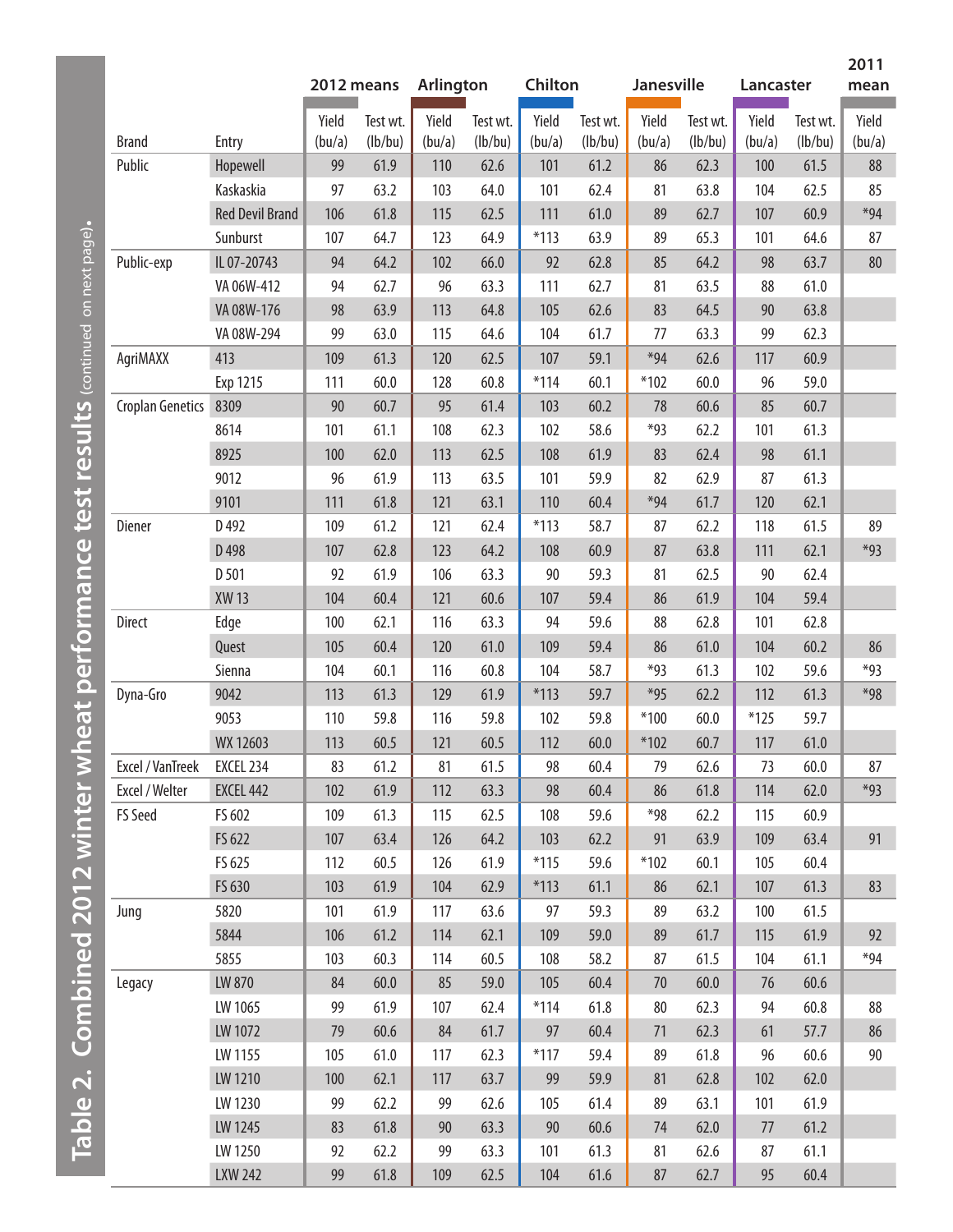|                            |                    |            |          |                  |          |         |          |            |          |           |          | 2011   |
|----------------------------|--------------------|------------|----------|------------------|----------|---------|----------|------------|----------|-----------|----------|--------|
|                            |                    | 2012 means |          | <b>Arlington</b> |          | Chilton |          | Janesville |          | Lancaster |          | mean   |
|                            |                    | Yield      | Test wt. | Yield            | Test wt. | Yield   | Test wt. | Yield      | Test wt. | Yield     | Test wt. | Yield  |
| <b>Brand</b>               | Entry              | (bu/a)     | (lb/bu)  | (bu/a)           | (lb/bu)  | (bu/a)  | (lb/bu)  | (bu/a)     | (lb/bu)  | (bu/a)    | (lb/bu)  | (bu/a) |
| Pioneer                    | 25R30              | 112        | 62.2     | 130              | 63.2     | $*114$  | 61.0     | 87         | 62.6     | 117       | 61.8     | $*94$  |
|                            | 25R34              | $*117$     | 61.3     | $*139$           | 61.9     | $*119$  | 60.5     | $*102$     | 61.5     | 103       | 61.0     | $*99$  |
|                            | 25R39              | $*116$     | 62.4     | 131              | 63.1     | $*113$  | 62.2     | $*102$     | 62.3     | 120       | 61.9     | $*96$  |
|                            | 25R40              | $*122$     | 62.6     | $*143$           | 64.3     | 111     | 60.8     | $*101$     | 62.7     | $*135$    | 62.7     | $*93$  |
|                            | 25R47              | $*117$     | 60.8     | $*138$           | 61.6     | $*119$  | 59.7     | $*101$     | 61.3     | 109       | 60.7     | $*94$  |
| PIP                        | 702                | 104        | 60.2     | 120              | 61.0     | 102     | 58.4     | 79         | 60.6     | 114       | 60.7     | $*94$  |
|                            | 711                | 98         | 61.0     | 102              | 61.5     | 104     | 60.9     | $*94$      | 61.0     | 92        | 60.4     |        |
|                            | 717                | 82         | 60.6     | 83               | 62.0     | 99      | 59.7     | 79         | 62.5     | 65        | 57.9     | 92     |
|                            | 721                | 113        | 60.6     | 128              | 60.9     | $*119$  | 59.7     | 90         | 61.3     | 116       | 60.5     |        |
|                            | 722                | $*114$     | 60.4     | 131              | 61.2     | $*115$  | 59.4     | $*101$     | 60.4     | 109       | 60.7     |        |
|                            | 728                | 98         | 61.4     | 111              | 63.1     | 101     | 60.2     | 78         | 62.0     | 100       | 60.1     | 92     |
|                            | 729                | 109        | 62.1     | 122              | 62.5     | $*113$  | 61.6     | 89         | 63.0     | 113       | 61.2     | $*96$  |
|                            | 731                | 101        | 61.8     | 108              | 62.1     | 111     | 61.4     | 84         | 62.4     | 101       | 61.2     | 91     |
|                            | 732                | 111        | 61.3     | 128              | 62.7     | $*122$  | 59.7     | 87         | 61.8     | 108       | 60.9     |        |
|                            | 740                | 105        | 61.3     | 123              | 63.2     | 111     | 59.3     | 87         | 62.1     | 99        | 60.6     | 91     |
|                            | 752                | 106        | 60.8     | 128              | 61.2     | 110     | 60.2     | 82         | 60.7     | 104       | 61.1     | $*93$  |
|                            | 753                | 95         | 62.5     | 106              | 63.8     | 99      | 61.2     | 78         | 62.3     | 98        | 62.8     |        |
|                            | 756                | 89         | 61.0     | 94               | 61.6     | 97      | 61.2     | 79         | 60.8     | 87        | 60.3     | $*94$  |
|                            | 760                | 91         | 61.2     | 91               | 61.3     | 105     | 61.7     | 76         | 60.5     | 94        | 61.2     | $*95$  |
|                            | 761                | 92         | 61.4     | 95               | 61.6     | 105     | 61.9     | 81         | 60.7     | 86        | 61.3     | 92     |
|                            | 772                | 103        | 61.9     | 111              | 62.0     | 111     | 61.4     | $*93$      | 63.2     | 94        | 61.1     |        |
|                            | 774                | 98         | 61.8     | 112              | 62.3     | 106     | 61.8     | 87         | 62.7     | 88        | 60.2     |        |
|                            | 775                | 101        | 61.7     | 111              | 62.2     | 111     | 61.3     | 87         | 62.7     | 95        | 60.5     |        |
|                            | 778                | 108        | 62.0     | 116              | 62.5     | 112     | 61.4     | 90         | 62.9     | 112       | 61.3     |        |
|                            | 779                | 90         | 61.1     | 90               | 61.9     | 102     | 60.8     | 81         | 60.6     | 89        | 61.0     |        |
| Pro Seed                   | <b>PRO 200</b>     | 93         | 61.0     | 95               | 61.8     | 104     | 59.7     | 87         | 62.9     | 83        | 59.5     | 84     |
| Genetics                   | PRO 240            | 107        | 61.2     | 113              | 62.3     | 109     | 59.1     | $*96$      | 62.1     | 110       | 61.1     | 92     |
|                            | PRO 260            | 104        | 61.4     | 124              | 63.1     | $*114$  | 60.1     | 79         | 61.7     | 97        | 60.6     | $*97$  |
|                            | <b>PRO 320A</b>    | 105        | 61.7     | 117              | 63.1     | 96      | 60.3     | 88         | 62.3     | 120       | 61.0     | 91     |
|                            | <b>PRO Ex 310</b>  | 104        | 60.5     | 118              | 60.8     | $*115$  | 59.2     | 79         | 61.0     | 105       | 60.8     |        |
|                            | <b>PRO Ex 330</b>  | 106        | 60.4     | 121              | 61.9     | 106     | 58.8     | 89         | 61.1     | 110       | 59.9     |        |
|                            | <b>PRO Ex 350</b>  | 106        | 60.3     | 123              | 60.9     | $*113$  | 59.9     | 84         | 60.1     | 104       | 60.5     |        |
|                            | <b>PRO Ex 360A</b> | 96         | 61.7     | 102              | 62.3     | 111     | 61.6     | 84         | 62.6     | 88        | 60.0     | $*93$  |
| Pro Seed/Kratz             | <b>PRO 320A</b>    | 98         | 61.9     | 111              | 63.2     | 99      | 60.7     | 82         | 62.2     | 101       | 61.3     |        |
| Syngenta                   | <b>OAKES</b>       | 105        | 62.1     | 119              | 63.3     | 106     | 61.0     | 82         | 62.2     | 113       | 61.7     | $*95$  |
| soft white winter wheat--> | W1062              | 106        | 60.8     | 112              | 61.2     | 109     | 59.6     | 91         | 60.9     | 111       | 61.7     | 87     |
|                            | W1104              | 109        | 60.6     | 123              | 61.3     | 108     | 59.6     | 86         | 60.4     | 119       | 61.2     | $*93$  |
|                            | MH07-7483          | 108        | 61.3     | 115              | 61.7     | $*114$  | 61.1     | 88         | 60.8     | 114       | 61.5     |        |
| WestBred                   | <b>WBX700</b>      | 87         | 60.6     | 94               | 61.3     | 105     | 60.9     | 74         | 60.5     | 76        | 59.2     |        |
|                            | Mean               | 102        | 61.5     | 113              | 62.3     | 107     | 60.5     | 87         | 62.0     | 101       | 61.1     | 89     |
|                            | LSD(.10)           | 8          | $0.9\,$  | 6                | $0.7\,$  | 9       | 0.9      | 10         | 0.9      | 14        | $1.4\,$  | 6      |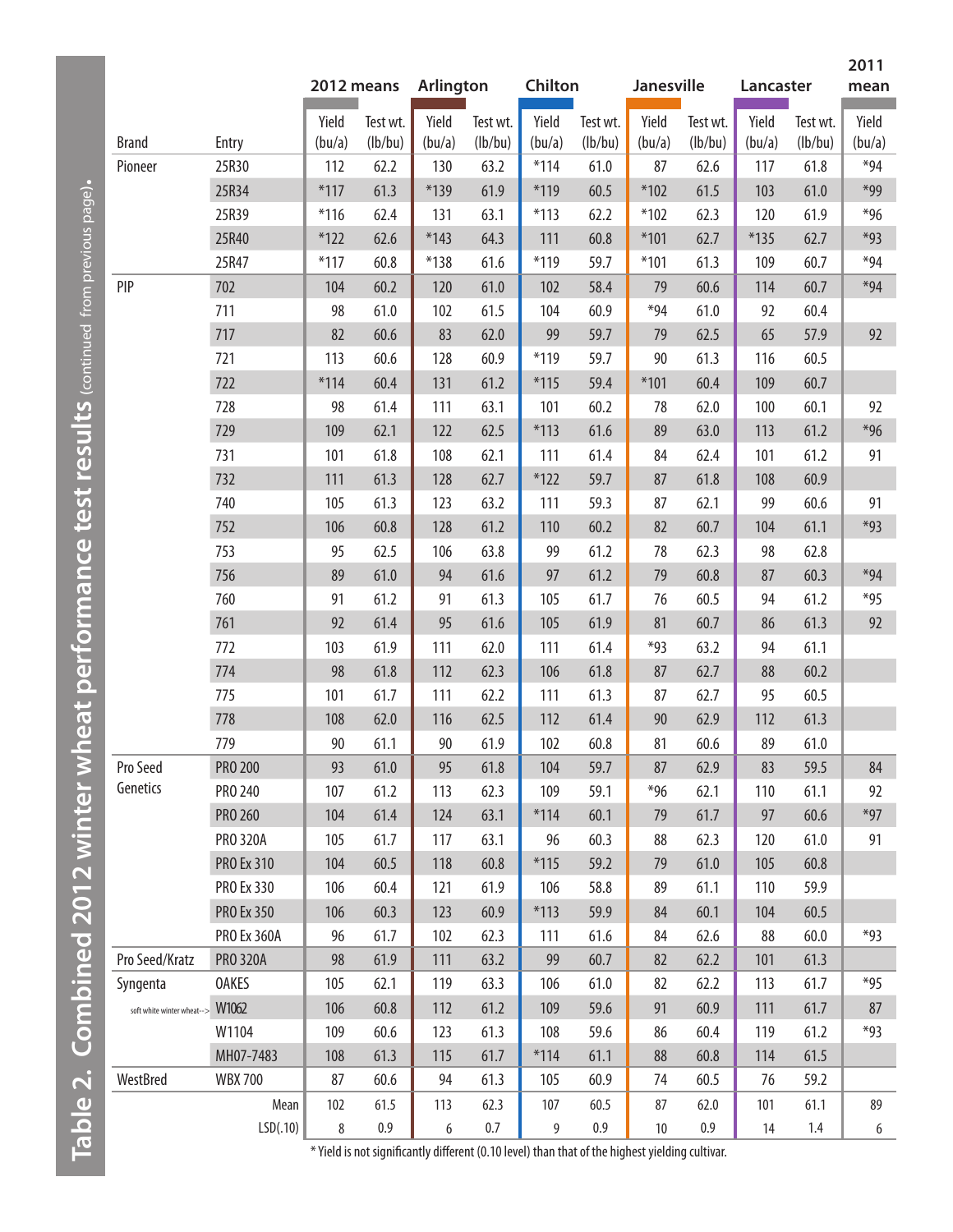<span id="page-5-0"></span>

|                         |                        | 2012 means      |                     | 2011 means      |                    |                 |                     |
|-------------------------|------------------------|-----------------|---------------------|-----------------|--------------------|-----------------|---------------------|
| <b>Brand</b>            | Entry                  | Yield<br>(bu/a) | Test wt.<br>(lb/bu) | Height<br>(in.) | Lodging<br>$(1-5)$ | Yield<br>(bu/a) | Test wt.<br>(lb/bu) |
| Public                  | Hopewell               | 110             | 62.6                | 43              | $\mathbf{1}$       | 97              | 60.3                |
|                         | Kaskaskia              | 103             | 64.0                | 45              | 1                  | 93              | 62.4                |
|                         | <b>Red Devil Brand</b> | 115             | 62.5                | 42              | $\mathbf{1}$       | 102             | 61.7                |
|                         | Sunburst               | 123             | 64.9                | 36              | 1                  | 95              | 61.8                |
| Public-exp              | IL 07-20743            | 102             | 66.0                | 45              | $\mathbf{1}$       | 88              | 64.3                |
|                         | VA 06W-412             | 96              | 63.3                | 37              | 1                  |                 |                     |
|                         | VA 08W-176             | 113             | 64.8                | 37              | $\mathbf{1}$       |                 |                     |
|                         | VA 08W-294             | 115             | 64.6                | 37              | 1                  |                 |                     |
| AgriMAXX                | 413                    | 120             | 62.5                | 36              | $\mathbf{1}$       |                 |                     |
|                         | Exp 1215               | 128             | 60.8                | 39              | 1                  |                 |                     |
| <b>Croplan Genetics</b> | 8309                   | 95              | 61.4                | 40              | $\mathbf{1}$       |                 |                     |
|                         | 8614                   | 108             | 62.3                | 45              | 1                  |                 |                     |
|                         | 8925                   | 113             | 62.5                | 42              | $\mathbf{1}$       |                 |                     |
|                         | 9012                   | 113             | 63.5                | 42              | 1                  |                 |                     |
|                         | 9101                   | 121             | 63.1                | 40              | $\mathbf{1}$       |                 |                     |
| Diener                  | D <sub>492</sub>       | 121             | 62.4                | 37              | 1                  | 95              | 58.7                |
|                         | D 498                  | 123             | 64.2                | 40              | $\mathbf{1}$       | 98              | 61.4                |
|                         | D 501                  | 106             | 63.3                | 42              | 1                  |                 |                     |
|                         | <b>XW13</b>            | 121             | 60.6                | 39              | $\mathbf{1}$       |                 |                     |
| Direct                  | Edge                   | 116             | 63.3                | 42              | 1                  |                 |                     |
|                         | Quest                  | 120             | 61.0                | 42              | $\mathbf{1}$       | 88              | 58.0                |
|                         | Sienna                 | 116             | 60.8                | 45              | 1                  | $*107$          | 60.6                |
| Dyna-Gro                | 9042                   | 129             | 61.9                | 39              | $\mathbf{1}$       | $*103$          | 61.1                |
|                         | 9053                   | 116             | 59.8                | 39              | 1                  |                 |                     |
|                         | WX 12603               | 121             | 60.5                | 40              | $\mathbf{1}$       |                 |                     |
| Excel / VanTreek        | EXCEL 234              | 81              | 61.5                | 41              | 1                  | 97              | 62.1                |
| Excel / Welter          | EXCEL 442              | 112             | 63.3                | 43              | $\mathbf{1}$       | $*104$          | 60.1                |
| <b>FS Seed</b>          | FS 602                 | 115             | 62.5                | 37              | 1                  |                 |                     |
|                         | FS 622                 | 126             | 64.2                | 38              | $\mathbf{1}$       | 93              | 61.5                |
|                         | FS 625                 | 126             | 61.9                | 39              | 1                  |                 |                     |
|                         | FS 630                 | 104             | 62.9                | 44              | $\mathbf{1}$       | 88              | 60.6                |
| Jung                    | 5820                   | 117             | 63.6                | 43              | $\mathbf{1}$       |                 |                     |
|                         | 5844                   | 114             | 62.1                | 45              | $\mathbf{1}$       | 100             | 60.8                |
|                         | 5855                   | 114             | 60.5                | 45              | $\mathbf{1}$       | 100             | 60.5                |
| Legacy                  | LW 870                 | 85              | 59.0                | 41              | $\mathbf{1}$       |                 |                     |
|                         | LW 1065                | 107             | 62.4                | 40              | $\mathbf{1}$       | 96              | 61.8                |
|                         | LW 1072                | 84              | 61.7                | 41              | $\mathbf{1}$       | 85              | 61.5                |
|                         | LW 1155                | 117             | 62.3                | 37              | 1                  | 93              | 58.7                |
|                         | LW 1210                | 117             | 63.7                | 41              | $\mathbf{1}$       |                 |                     |
|                         | LW 1230                | 99              | 62.6                | 41              | 1                  |                 |                     |
|                         | LW 1245                | $90\,$          | 63.3                | 42              | $\mathbf{1}$       |                 |                     |
|                         | LW 1250                | 99              | 63.3                | 41              | 1                  |                 |                     |
|                         | <b>LXW 242</b>         | 109             | 62.5                | 40              | $\mathbf{1}$       |                 |                     |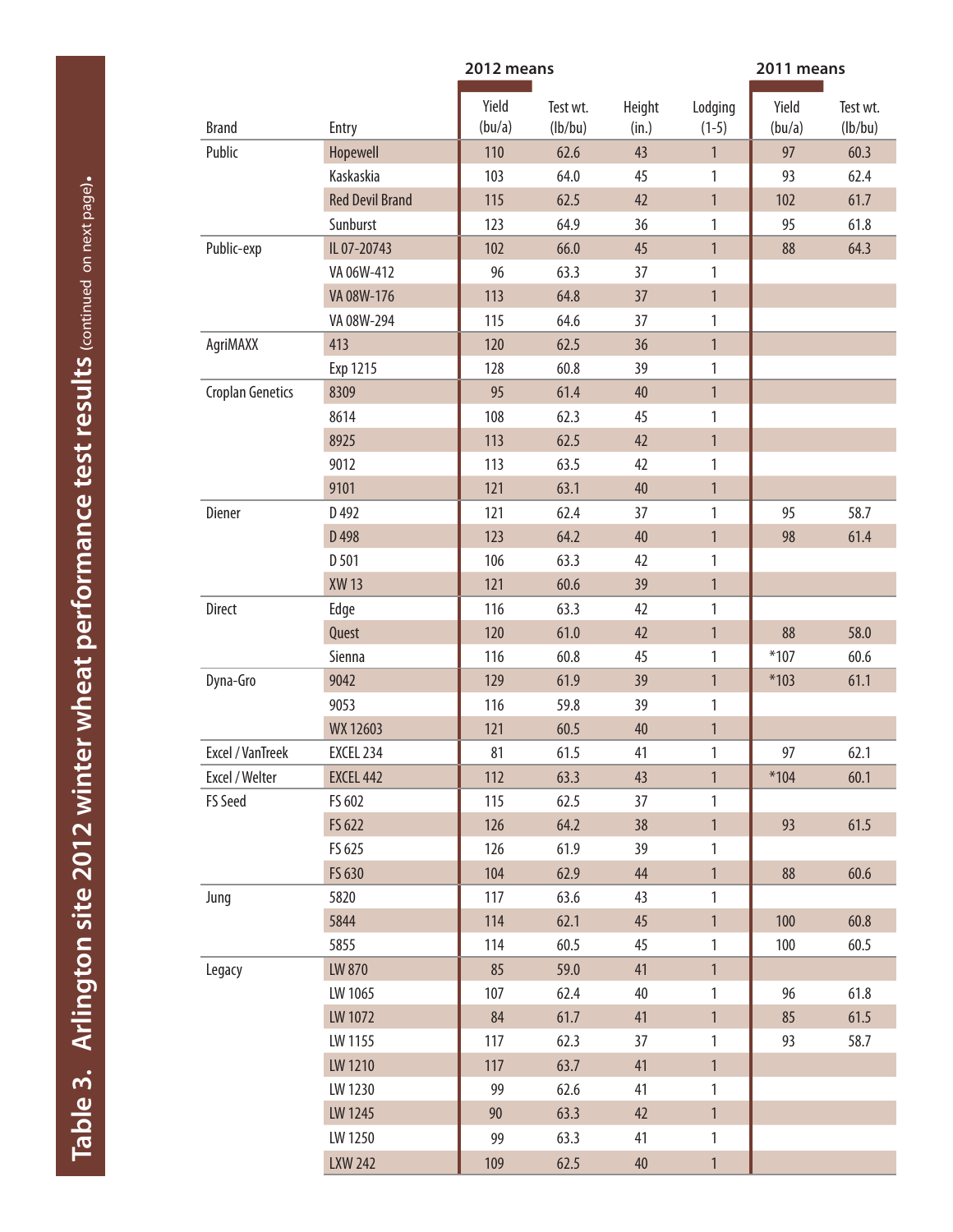|                   |                                 | 2011 means      |                     |                 |                    |                 |                     |
|-------------------|---------------------------------|-----------------|---------------------|-----------------|--------------------|-----------------|---------------------|
| <b>Brand</b>      | Entry                           | Yield<br>(bu/a) | Test wt.<br>(lb/bu) | Height<br>(in.) | Lodging<br>$(1-5)$ | Yield<br>(bu/a) | Test wt.<br>(lb/bu) |
| Pioneer           | 25R30                           | 130             | 63.2                | 38              | 1                  | $*107$          | 61.7                |
|                   | 25R34                           | *139            | 61.9                | 39              | $\mathbf{1}$       | $*111$          | 60.3                |
|                   | 25R39                           | 131             | 63.1                | 39              | 1                  | $*111$          | 61.7                |
|                   | 25R40                           | $*143$          | 64.3                | 36              | $\mathbf{1}$       | $*106$          | 59.8                |
|                   | 25R47                           | $*138$          | 61.6                | 37              | 1                  | $*104$          | 60.1                |
| PIP               | 702                             | 120             | 61.0                | 44              | $\mathbf{1}$       | $*105$          | 60.4                |
|                   | 711                             | 102             | 61.5                | 40              | 1                  |                 |                     |
|                   | 717                             | 83              | 62.0                | 40              | $\mathbf{1}$       | 96              | 61.9                |
|                   | 721                             | 128             | 60.9                | 40              | 1                  |                 |                     |
|                   | 722                             | 131             | 61.2                | 40              | $\mathbf{1}$       |                 |                     |
|                   | 728                             | 111             | 63.1                | 44              | 1                  | 97              | 60.0                |
|                   | 729                             | 122             | 62.5                | 42              | $\mathbf{1}$       | $*107$          | 62.3                |
|                   | 731                             | 108             | 62.1                | 42              | 1                  | 98              | 61.2                |
|                   | 732                             | 128             | 62.7                | 36              | $\mathbf{1}$       |                 |                     |
|                   | 740                             | 123             | 63.2                | 40              | 1                  | 101             | 60.6                |
|                   | 752                             | 128             | 61.2                | 40              | $\mathbf{1}$       | 102             | 61.2                |
|                   | 753                             | 106             | 63.8                | 42              | $\mathbf{1}$       |                 |                     |
|                   | 756                             | 94              | 61.6                | 45              | $\mathbf{1}$       | 99              | 61.3                |
|                   | 760                             | 91              | 61.3                | 45              | 1                  | $*104$          | 61.3                |
|                   | 761                             | 95              | 61.6                | 44              | $\mathbf{1}$       | 101             | 61.0                |
|                   | 772                             | 111             | 62.0                | 42              | 1                  |                 |                     |
|                   | 774                             | 112             | 62.3                | 41              | $\mathbf{1}$       |                 |                     |
|                   | 775                             | 111             | 62.2                | 38              | 1                  |                 |                     |
|                   | 778                             | 116             | 62.5                | 41              | $\mathbf{1}$       |                 |                     |
|                   | 779                             | 90              | 61.9                | 44              | $\mathbf{1}$       |                 |                     |
| Pro Seed Genetics | <b>PRO 200</b>                  | 95              | 61.8                | 47              | $\mathbf{1}$       | 88              | 62.4                |
|                   | PRO 240                         | 113             | 62.3                | 46              | 1                  | 95              | 60.9                |
|                   | <b>PRO 260</b>                  | 124             | 63.1                | 39              | $\mathbf{1}$       | 102             | 61.1                |
|                   | <b>PRO 320A</b>                 | 117             | 63.1                | 44              | 1                  | $*105$          | 60.4                |
|                   | <b>PRO Ex 310</b>               | 118             | 60.8                | 45              | $\mathbf{1}$       |                 |                     |
|                   | PRO Ex 330                      | 121             | 61.9                | 42              | 1                  |                 |                     |
|                   | <b>PRO Ex 350</b>               | 123             | 60.9                | 39              | $\mathbf{1}$       |                 |                     |
|                   | <b>PRO Ex 360A</b>              | 102             | 62.3                | 41              | 1                  | 102             | 60.9                |
| Pro Seed/Kratz    | <b>PRO 320A</b>                 | 111             | 63.2                | 44              | $\mathbf{1}$       |                 |                     |
| Syngenta          | <b>OAKES</b>                    | 119             | 63.3                | 40              | 1                  | 100             | 62.4                |
|                   | W1062 (soft white winter wheat) | 112             | 61.2                | 43              | 1                  | 99              | 60.0                |
|                   | W1104                           | 123             | 61.3                | 41              | 1                  | $*108$          | 60.1                |
|                   | MH07-7483                       | 115             | 61.7                | 43              | $\mathbf{1}$       |                 |                     |
| WestBred          | <b>WBX700</b>                   | 94              | 61.3                | 41              | 1                  |                 |                     |
|                   | Mean                            | 113             | 62.3                | 41              | 1                  | 97              | 61.1                |
|                   | LSD(.10)                        | 6               | $0.7\,$             | $1.8\,$         | ΝS                 | 8               | $0.6\,$             |
|                   |                                 |                 |                     |                 |                    |                 |                     |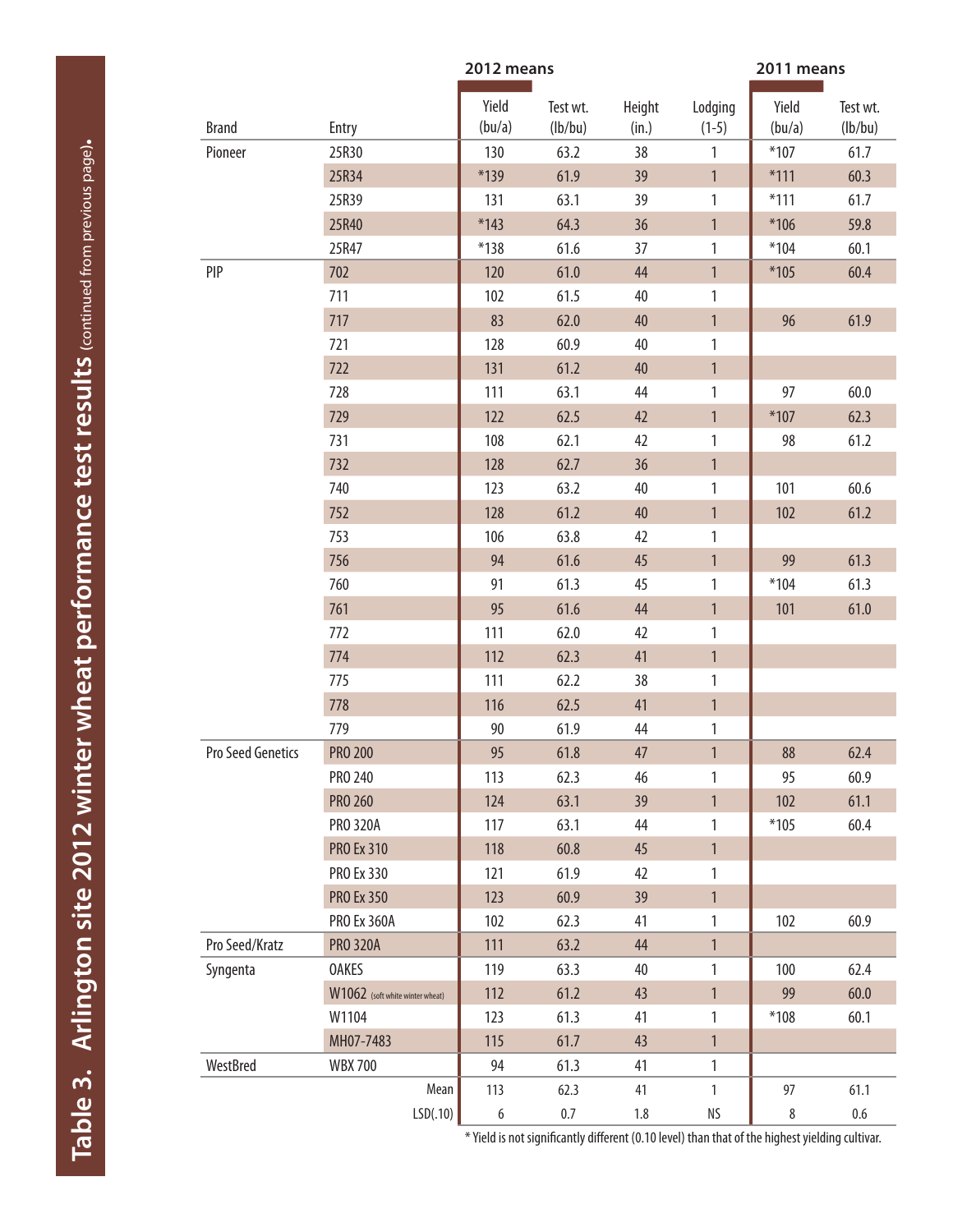<span id="page-7-0"></span>

|                  |                        | 2012 means      |                     |                 | 2011 means         |                 |                     |  |
|------------------|------------------------|-----------------|---------------------|-----------------|--------------------|-----------------|---------------------|--|
| <b>Brand</b>     | Entry                  | Yield<br>(bu/a) | Test wt.<br>(lb/bu) | Height<br>(in.) | Lodging<br>$(1-5)$ | Yield<br>(bu/a) | Test wt.<br>(lb/bu) |  |
| Public           | Hopewell               | 101             | 61.2                | 35              | $\mathbf{1}$       | 71              | 55.7                |  |
|                  | Kaskaskia              | 101             | 62.4                | 37              | 1                  | 65              | 58.8                |  |
|                  | <b>Red Devil Brand</b> | 111             | 61.0                | 33              | $\mathbf{1}$       | $*84$           | 58.6                |  |
|                  | Sunburst               | $*113$          | 63.9                | 29              | 1                  | $*75$           | 57.9                |  |
| Public-exp       | IL 07-20743            | 92              | 62.8                | 35              | $\mathbf{1}$       | 63              | 58.8                |  |
|                  | VA 06W-412             | 111             | 62.7                | 30              | 1                  |                 |                     |  |
|                  | VA 08W-176             | 105             | 62.6                | 32              | $\mathbf{1}$       |                 |                     |  |
|                  | VA 08W-294             | 104             | 61.7                | 31              | 1                  |                 |                     |  |
| AgriMAXX         | 413                    | 107             | 59.1                | 30              | $\mathbf{1}$       |                 |                     |  |
|                  | Exp 1215               | $*114$          | 60.1                | 30              | $\mathbf{1}$       |                 |                     |  |
| Croplan Genetics | 8309                   | 103             | 60.2                | 32              | $\mathbf{1}$       |                 |                     |  |
|                  | 8614                   | 102             | 58.6                | 36              | 1                  |                 |                     |  |
|                  | 8925                   | 108             | 61.9                | 33              | $\mathbf{1}$       |                 |                     |  |
|                  | 9012                   | 101             | 59.9                | 33              | 1                  |                 |                     |  |
|                  | 9101                   | 110             | 60.4                | 33              | $\mathbf{1}$       |                 |                     |  |
| Diener           | D 492                  | $*113$          | 58.7                | 29              | 1                  | 67              | 55.2                |  |
|                  | D 498                  | 108             | 60.9                | 33              | $\mathbf{1}$       | $*77$           | 57.6                |  |
|                  | D 501                  | 90              | 59.3                | 34              | 1                  |                 |                     |  |
|                  | <b>XW13</b>            | 107             | 59.4                | 30              | $\mathbf{1}$       |                 |                     |  |
| <b>Direct</b>    | Edge                   | 94              | 59.6                | 35              | 1                  |                 |                     |  |
|                  | Quest                  | 109             | 59.4                | 35              | $\mathbf{1}$       | $*77$           | 54.2                |  |
|                  | Sienna                 | 104             | 58.7                | 38              | 1                  | 69              | 55.6                |  |
| Dyna-Gro         | 9042                   | $*113$          | 59.7                | 34              | $\mathbf{1}$       | $*86$           | 56.7                |  |
|                  | 9053                   | 102             | 59.8                | 31              | 1                  |                 |                     |  |
|                  | WX 12603               | 112             | 60.0                | 34              | $\mathbf{1}$       |                 |                     |  |
| Excel / VanTreek | EXCEL 234              | 98              | 60.4                | 33              | 1                  | 68              | 57.5                |  |
| Excel / Welter   | <b>EXCEL 442</b>       | 98              | 60.4                | 36              | $\mathbf{1}$       | 71              | 56.0                |  |
| FS Seed          | FS 602                 | 108             | 59.6                | 29              | 1                  |                 |                     |  |
|                  | FS 622                 | 103             | 62.2                | 29              | $\mathbf{1}$       | $*78$           | 57.9                |  |
|                  | FS 625                 | $*115$          | 59.6                | 31              | 1                  |                 |                     |  |
|                  | FS 630                 | $*113$          | 61.1                | 37              | $\mathbf{1}$       | 62              | 56.1                |  |
| Jung             | 5820                   | 97              | 59.3                | 34              | $\mathbf{1}$       |                 |                     |  |
|                  | 5844                   | 109             | 59.0                | 37              | $\mathbf{1}$       | $*76$           | 56.0                |  |
|                  | 5855                   | 108             | 58.2                | 38              | $\mathbf{1}$       | $*79$           | 55.7                |  |
| Legacy           | LW 870                 | 105             | 60.4                | 34              | $\mathbf{1}$       |                 |                     |  |
|                  | LW 1065                | $*114$          | 61.8                | 33              | $\mathbf{1}$       | $*74$           | 57.4                |  |
|                  | LW 1072                | 97              | 60.4                | 33              | $\mathbf{1}$       | 63              | 57.7                |  |
|                  | LW 1155                | $*117$          | 59.4                | 29              | $\mathbf{1}$       | 66              | 55.6                |  |
|                  | LW 1210                | 99              | 59.9                | 34              | $\mathbf{1}$       |                 |                     |  |
|                  | LW 1230                | 105             | 61.4                | 33              | 1                  |                 |                     |  |
|                  | LW 1245                | 90              | 60.6                | 35              | $\mathbf{1}$       |                 |                     |  |
|                  | LW 1250                | 101             | 61.3                | 33              | 1                  |                 |                     |  |
|                  | <b>LXW 242</b>         | 104             | 61.6                | 33              | $\mathbf{1}$       |                 |                     |  |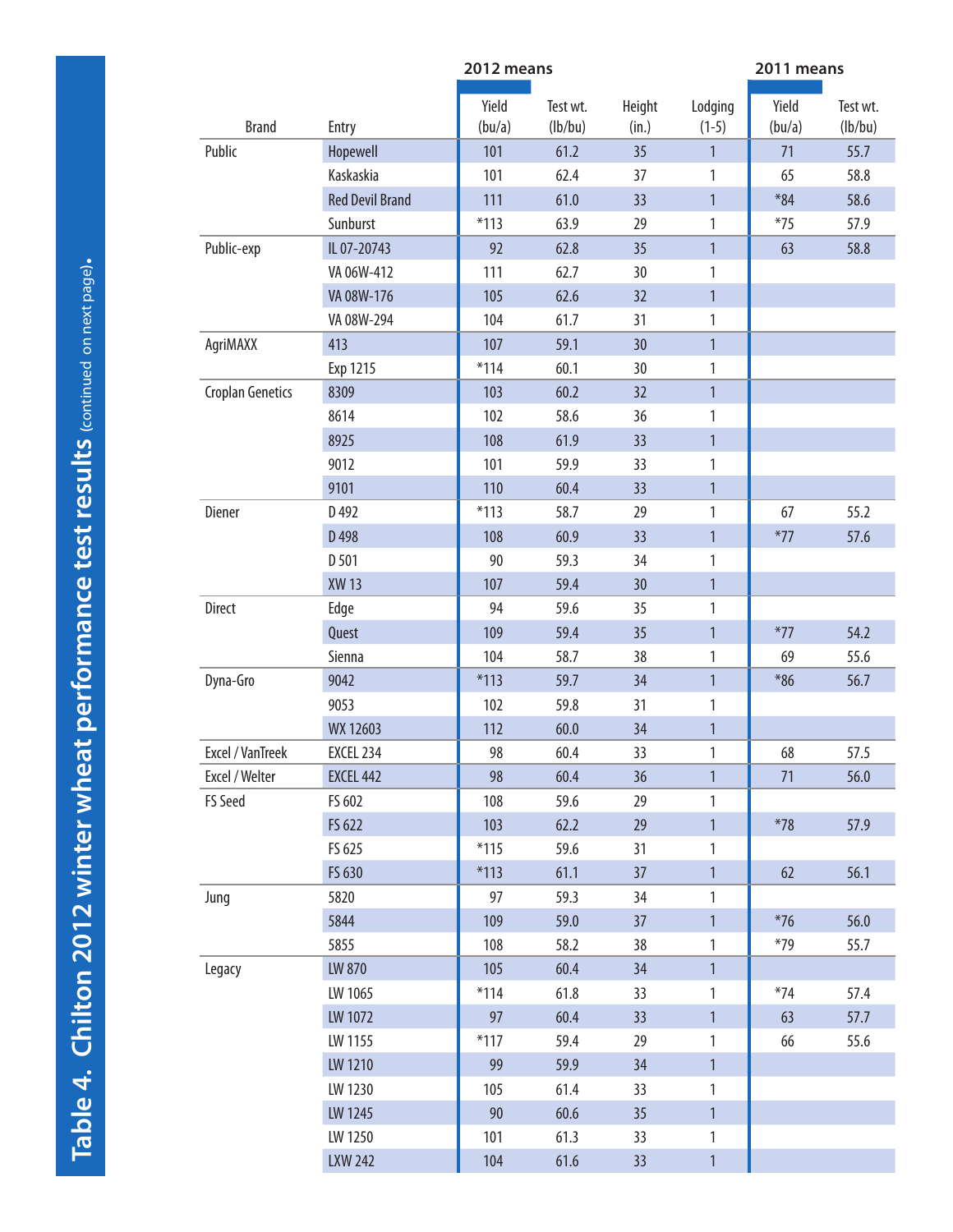|                   |                                 | 2012 means      |                     |                 | 2011 means         |                 |                     |  |
|-------------------|---------------------------------|-----------------|---------------------|-----------------|--------------------|-----------------|---------------------|--|
| <b>Brand</b>      | Entry                           | Yield<br>(bu/a) | Test wt.<br>(lb/bu) | Height<br>(in.) | Lodging<br>$(1-5)$ | Yield<br>(bu/a) | Test wt.<br>(lb/bu) |  |
| Pioneer           | 25R30                           | $*114$          | 61.0                | 31              | 1                  | 68              | 57.2                |  |
|                   | 25R34                           | $*119$          | 60.5                | 31              | $\mathbf{1}$       | $*78$           | 57.2                |  |
|                   | 25R39                           | $*113$          | 62.2                | 32              | 1                  | 71              | 56.0                |  |
|                   | 25R40                           | 111             | 60.8                | 28              | $\mathbf{1}$       | 62              | 56.2                |  |
|                   | 25R47                           | $*119$          | 59.7                | 30              | 1                  | 71              | 55.7                |  |
| PIP               | 702                             | 102             | 58.4                | 38              | $\mathbf{1}$       | $*74$           | 55.4                |  |
|                   | 711                             | 104             | 60.9                | 34              | 1                  |                 |                     |  |
|                   | 717                             | 99              | 59.7                | 33              | $\mathbf{1}$       | $*82$           | 58.3                |  |
|                   | 721                             | $*119$          | 59.7                | 34              | 1                  |                 |                     |  |
|                   | 722                             | $*115$          | 59.4                | 31              | $\mathbf{1}$       |                 |                     |  |
|                   | 728                             | 101             | 60.2                | 36              | 1                  | $*74$           | 56.4                |  |
|                   | 729                             | $*113$          | 61.6                | 33              | $\mathbf{1}$       | $*76$           | 58.6                |  |
|                   | 731                             | 111             | 61.4                | 32              | 1                  | $*74$           | 57.1                |  |
|                   | 732                             | $*122$          | 59.7                | 29              | $\mathbf{1}$       |                 |                     |  |
|                   | 740                             | 111             | 59.3                | 34              | 1                  | $*77$           | 56.8                |  |
|                   | 752                             | 110             | 60.2                | 34              | $\mathbf{1}$       | 71              | 56.5                |  |
|                   | 753                             | 99              | 61.2                | 33              | 1                  |                 |                     |  |
|                   | 756                             | 97              | 61.2                | 38              | $\mathbf{1}$       | $*79$           | 56.4                |  |
|                   | 760                             | 105             | 61.7                | 38              | 1                  | $*82$           | 56.7                |  |
|                   | 761                             | 105             | 61.9                | 38              | $\mathbf{1}$       | $*77$           | 56.5                |  |
|                   | 772                             | 111             | 61.4                | 33              | 1                  |                 |                     |  |
|                   | 774                             | 106             | 61.8                | 33              | $\mathbf{1}$       |                 |                     |  |
|                   | 775                             | 111             | 61.3                | 33              | 1                  |                 |                     |  |
|                   | 778                             | 112             | 61.4                | 32              | $\mathbf{1}$       |                 |                     |  |
|                   | 779                             | 102             | 60.8                | 39              | 1                  |                 |                     |  |
| Pro Seed Genetics | PRO 200                         | 104             | 59.7                | 37              | $\mathbf{1}$       | 64              | 57.3                |  |
|                   | PRO 240                         | 109             | 59.1                | 37              | 1                  | 72              | 56.0                |  |
|                   | PRO 260                         | $*114$          | 60.1                | 34              | $\mathbf{1}$       | $*85$           | 57.0                |  |
|                   | <b>PRO 320A</b>                 | 96              | 60.3                | 37              | 1                  | 64              | 56.2                |  |
|                   | PRO Ex 310                      | $*115$          | 59.2                | 36              | 1                  |                 |                     |  |
|                   | PRO Ex 330                      | 106             | 58.8                | 35              | 1                  |                 |                     |  |
|                   | <b>PRO Ex 350</b>               | $*113$          | 59.9                | 33              | $\mathbf{1}$       |                 |                     |  |
|                   | <b>PRO Ex 360A</b>              | 111             | 61.6                | 33              | 1                  | 66              | 56.5                |  |
| Pro Seed/Kratz    | <b>PRO 320A</b>                 | 99              | 60.7                | 36              | $\mathbf{1}$       |                 |                     |  |
| Syngenta          | <b>OAKES</b>                    | 106             | 61.0                | 33              | 1                  | $*78$           | 59.1                |  |
|                   | W1062 (soft white winter wheat) | 109             | 59.6                | 35              | $\mathbf{1}$       | 65              | 55.8                |  |
|                   | W1104                           | 108             | 59.6                | 32              | 1                  | 71              | 56.6                |  |
|                   | MH07-7483                       | $*114$          | 61.1                | 35              | $\mathbf{1}$       |                 |                     |  |
| WestBred          | <b>WBX 700</b>                  | 105             | 60.9                | 34              | 1                  |                 |                     |  |
|                   | Mean                            | 107             | 60.5                | 33              | $\mathbf{1}$       | 71              | 56.9                |  |
|                   | LSD(.10)                        | 9               | $0.9\,$             | $\overline{2}$  | <b>NS</b>          | 12              | $0.7\,$             |  |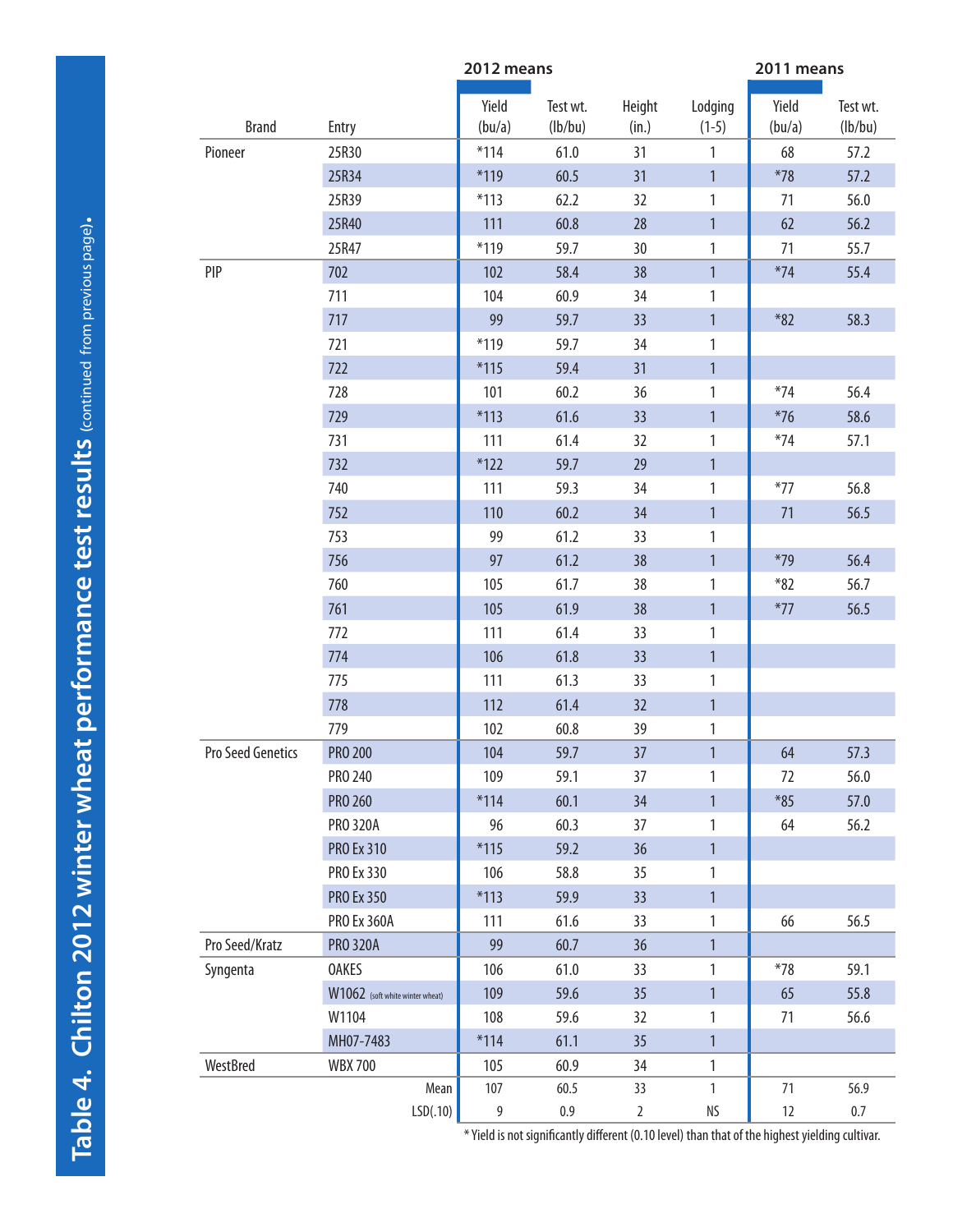| Yield<br>Yield<br>Height<br>Test wt.<br>Lodging<br><b>Brand</b><br>(lb/bu)<br>Entry<br>(bu/a)<br>(in.)<br>$(1-5)$<br>(bu/a)<br>Public<br><b>Hopewell</b><br>86<br>34<br>$\mathbf{1}$<br>82<br>62.3<br><b>Kaskaskia</b><br>63.8<br>81<br>90<br>37<br>1<br><b>Red Devil Brand</b><br>62.7<br>32<br>$\mathbf{1}$<br>89<br>84<br>Sunburst<br>89<br>65.3<br>29<br>83<br>$\mathbf{1}$<br>IL 07-20743<br>64.2<br>36<br>$\mathbf{1}$<br>Public-exp<br>85<br>77<br>63.5<br>VA 06W-412<br>81<br>30<br>$\mathbf{1}$<br>VA 08W-176<br>83<br>64.5<br>32<br>$\mathbf{1}$<br>63.3<br>VA 08W-294<br>77<br>31<br>1<br>413<br>$*94$<br>62.6<br>$\mathbf{1}$<br>AgriMAXX<br>32<br>$*102$<br>60.0<br>32<br>1<br>Exp 1215<br><b>Croplan Genetics</b><br>8309<br>60.6<br>78<br>31<br>$\mathbf{1}$<br>*93<br>8614<br>62.2<br>36<br>$\mathbf{1}$<br>8925<br>83<br>62.4<br>32<br>$\mathbf{1}$<br>9012<br>82<br>62.9<br>34<br>$\mathbf{1}$<br>9101<br>$*94$<br>61.7<br>33 <sup>2</sup><br>$\mathbf{1}$<br>Diener<br>88<br>D 492<br>87<br>62.2<br>31<br>$\mathbf{1}$<br>D 498<br>87<br>63.8<br>33<br>$\mathbf{1}$<br>89<br>D 501<br>81<br>62.5<br>34<br>1<br><b>XW13</b><br>61.9<br>$\mathbf{1}$<br>86<br>32<br><b>Direct</b><br>88<br>62.8<br>34<br>$\mathbf{1}$<br>Edge<br>Quest<br>81<br>86<br>61.0<br>32<br>$\mathbf{1}$<br>*93<br>61.3<br>Sienna<br>36<br>1<br>93<br>9042<br>$*95$<br>Dyna-Gro<br>62.2<br>32<br>$\mathbf{1}$<br>93<br>$*100$<br>60.0<br>9053<br>31<br>1<br>WX 12603<br>$*102$<br>60.7<br>34<br>$\mathbf{1}$<br><b>Excel / VanTreek</b><br>33<br>1<br>EXCEL 234<br>79<br>62.6<br>83<br>Excel / Welter<br><b>EXCEL 442</b><br>86<br>61.8<br>36<br>$\mathbf{1}$<br>90<br>58.5<br>FS Seed<br>FS 602<br>$*98$<br>62.2<br>32<br>$\mathbf{1}$<br>FS 622<br>91<br>63.9<br>31<br>$\mathbf{1}$<br>88<br>59.8<br>FS 625<br>60.1<br>$*102$<br>33<br>1<br>FS 630<br>62.1<br>86<br>34<br>$\mathbf{1}$<br>82<br>89<br>5820<br>63.2<br>35<br>$\mathbf{1}$<br>Jung<br>5844<br>89<br>61.7<br>36<br>$\mathbf{1}$<br>82<br>58.2<br>61.5<br>58.3<br>5855<br>87<br>36<br>88<br>$\mathbf{1}$<br>LW 870<br>70<br>60.0<br>$\mathbf{1}$<br>Legacy<br>32<br>LW 1065<br>80<br>62.3<br>33<br>$\mathbf{1}$<br>85 |  | 2012 means |  | 2011 means |                     |  |  |
|------------------------------------------------------------------------------------------------------------------------------------------------------------------------------------------------------------------------------------------------------------------------------------------------------------------------------------------------------------------------------------------------------------------------------------------------------------------------------------------------------------------------------------------------------------------------------------------------------------------------------------------------------------------------------------------------------------------------------------------------------------------------------------------------------------------------------------------------------------------------------------------------------------------------------------------------------------------------------------------------------------------------------------------------------------------------------------------------------------------------------------------------------------------------------------------------------------------------------------------------------------------------------------------------------------------------------------------------------------------------------------------------------------------------------------------------------------------------------------------------------------------------------------------------------------------------------------------------------------------------------------------------------------------------------------------------------------------------------------------------------------------------------------------------------------------------------------------------------------------------------------------------------------------------------------------------------------------------------------------------------------------------------------------------------------------------------------------------------------------------------------------------------------------------------|--|------------|--|------------|---------------------|--|--|
|                                                                                                                                                                                                                                                                                                                                                                                                                                                                                                                                                                                                                                                                                                                                                                                                                                                                                                                                                                                                                                                                                                                                                                                                                                                                                                                                                                                                                                                                                                                                                                                                                                                                                                                                                                                                                                                                                                                                                                                                                                                                                                                                                                              |  |            |  |            | Test wt.<br>(lb/bu) |  |  |
|                                                                                                                                                                                                                                                                                                                                                                                                                                                                                                                                                                                                                                                                                                                                                                                                                                                                                                                                                                                                                                                                                                                                                                                                                                                                                                                                                                                                                                                                                                                                                                                                                                                                                                                                                                                                                                                                                                                                                                                                                                                                                                                                                                              |  |            |  |            | 60.4                |  |  |
|                                                                                                                                                                                                                                                                                                                                                                                                                                                                                                                                                                                                                                                                                                                                                                                                                                                                                                                                                                                                                                                                                                                                                                                                                                                                                                                                                                                                                                                                                                                                                                                                                                                                                                                                                                                                                                                                                                                                                                                                                                                                                                                                                                              |  |            |  |            | 60.6                |  |  |
|                                                                                                                                                                                                                                                                                                                                                                                                                                                                                                                                                                                                                                                                                                                                                                                                                                                                                                                                                                                                                                                                                                                                                                                                                                                                                                                                                                                                                                                                                                                                                                                                                                                                                                                                                                                                                                                                                                                                                                                                                                                                                                                                                                              |  |            |  |            | 59.1                |  |  |
|                                                                                                                                                                                                                                                                                                                                                                                                                                                                                                                                                                                                                                                                                                                                                                                                                                                                                                                                                                                                                                                                                                                                                                                                                                                                                                                                                                                                                                                                                                                                                                                                                                                                                                                                                                                                                                                                                                                                                                                                                                                                                                                                                                              |  |            |  |            | 61.5                |  |  |
|                                                                                                                                                                                                                                                                                                                                                                                                                                                                                                                                                                                                                                                                                                                                                                                                                                                                                                                                                                                                                                                                                                                                                                                                                                                                                                                                                                                                                                                                                                                                                                                                                                                                                                                                                                                                                                                                                                                                                                                                                                                                                                                                                                              |  |            |  |            | 61.0                |  |  |
|                                                                                                                                                                                                                                                                                                                                                                                                                                                                                                                                                                                                                                                                                                                                                                                                                                                                                                                                                                                                                                                                                                                                                                                                                                                                                                                                                                                                                                                                                                                                                                                                                                                                                                                                                                                                                                                                                                                                                                                                                                                                                                                                                                              |  |            |  |            |                     |  |  |
|                                                                                                                                                                                                                                                                                                                                                                                                                                                                                                                                                                                                                                                                                                                                                                                                                                                                                                                                                                                                                                                                                                                                                                                                                                                                                                                                                                                                                                                                                                                                                                                                                                                                                                                                                                                                                                                                                                                                                                                                                                                                                                                                                                              |  |            |  |            |                     |  |  |
|                                                                                                                                                                                                                                                                                                                                                                                                                                                                                                                                                                                                                                                                                                                                                                                                                                                                                                                                                                                                                                                                                                                                                                                                                                                                                                                                                                                                                                                                                                                                                                                                                                                                                                                                                                                                                                                                                                                                                                                                                                                                                                                                                                              |  |            |  |            |                     |  |  |
|                                                                                                                                                                                                                                                                                                                                                                                                                                                                                                                                                                                                                                                                                                                                                                                                                                                                                                                                                                                                                                                                                                                                                                                                                                                                                                                                                                                                                                                                                                                                                                                                                                                                                                                                                                                                                                                                                                                                                                                                                                                                                                                                                                              |  |            |  |            |                     |  |  |
|                                                                                                                                                                                                                                                                                                                                                                                                                                                                                                                                                                                                                                                                                                                                                                                                                                                                                                                                                                                                                                                                                                                                                                                                                                                                                                                                                                                                                                                                                                                                                                                                                                                                                                                                                                                                                                                                                                                                                                                                                                                                                                                                                                              |  |            |  |            |                     |  |  |
|                                                                                                                                                                                                                                                                                                                                                                                                                                                                                                                                                                                                                                                                                                                                                                                                                                                                                                                                                                                                                                                                                                                                                                                                                                                                                                                                                                                                                                                                                                                                                                                                                                                                                                                                                                                                                                                                                                                                                                                                                                                                                                                                                                              |  |            |  |            |                     |  |  |
|                                                                                                                                                                                                                                                                                                                                                                                                                                                                                                                                                                                                                                                                                                                                                                                                                                                                                                                                                                                                                                                                                                                                                                                                                                                                                                                                                                                                                                                                                                                                                                                                                                                                                                                                                                                                                                                                                                                                                                                                                                                                                                                                                                              |  |            |  |            |                     |  |  |
|                                                                                                                                                                                                                                                                                                                                                                                                                                                                                                                                                                                                                                                                                                                                                                                                                                                                                                                                                                                                                                                                                                                                                                                                                                                                                                                                                                                                                                                                                                                                                                                                                                                                                                                                                                                                                                                                                                                                                                                                                                                                                                                                                                              |  |            |  |            |                     |  |  |
|                                                                                                                                                                                                                                                                                                                                                                                                                                                                                                                                                                                                                                                                                                                                                                                                                                                                                                                                                                                                                                                                                                                                                                                                                                                                                                                                                                                                                                                                                                                                                                                                                                                                                                                                                                                                                                                                                                                                                                                                                                                                                                                                                                              |  |            |  |            |                     |  |  |
|                                                                                                                                                                                                                                                                                                                                                                                                                                                                                                                                                                                                                                                                                                                                                                                                                                                                                                                                                                                                                                                                                                                                                                                                                                                                                                                                                                                                                                                                                                                                                                                                                                                                                                                                                                                                                                                                                                                                                                                                                                                                                                                                                                              |  |            |  |            |                     |  |  |
|                                                                                                                                                                                                                                                                                                                                                                                                                                                                                                                                                                                                                                                                                                                                                                                                                                                                                                                                                                                                                                                                                                                                                                                                                                                                                                                                                                                                                                                                                                                                                                                                                                                                                                                                                                                                                                                                                                                                                                                                                                                                                                                                                                              |  |            |  |            | 57.9                |  |  |
|                                                                                                                                                                                                                                                                                                                                                                                                                                                                                                                                                                                                                                                                                                                                                                                                                                                                                                                                                                                                                                                                                                                                                                                                                                                                                                                                                                                                                                                                                                                                                                                                                                                                                                                                                                                                                                                                                                                                                                                                                                                                                                                                                                              |  |            |  |            | 59.6                |  |  |
|                                                                                                                                                                                                                                                                                                                                                                                                                                                                                                                                                                                                                                                                                                                                                                                                                                                                                                                                                                                                                                                                                                                                                                                                                                                                                                                                                                                                                                                                                                                                                                                                                                                                                                                                                                                                                                                                                                                                                                                                                                                                                                                                                                              |  |            |  |            |                     |  |  |
|                                                                                                                                                                                                                                                                                                                                                                                                                                                                                                                                                                                                                                                                                                                                                                                                                                                                                                                                                                                                                                                                                                                                                                                                                                                                                                                                                                                                                                                                                                                                                                                                                                                                                                                                                                                                                                                                                                                                                                                                                                                                                                                                                                              |  |            |  |            |                     |  |  |
|                                                                                                                                                                                                                                                                                                                                                                                                                                                                                                                                                                                                                                                                                                                                                                                                                                                                                                                                                                                                                                                                                                                                                                                                                                                                                                                                                                                                                                                                                                                                                                                                                                                                                                                                                                                                                                                                                                                                                                                                                                                                                                                                                                              |  |            |  |            |                     |  |  |
|                                                                                                                                                                                                                                                                                                                                                                                                                                                                                                                                                                                                                                                                                                                                                                                                                                                                                                                                                                                                                                                                                                                                                                                                                                                                                                                                                                                                                                                                                                                                                                                                                                                                                                                                                                                                                                                                                                                                                                                                                                                                                                                                                                              |  |            |  |            | 56.9                |  |  |
|                                                                                                                                                                                                                                                                                                                                                                                                                                                                                                                                                                                                                                                                                                                                                                                                                                                                                                                                                                                                                                                                                                                                                                                                                                                                                                                                                                                                                                                                                                                                                                                                                                                                                                                                                                                                                                                                                                                                                                                                                                                                                                                                                                              |  |            |  |            | 58.5                |  |  |
|                                                                                                                                                                                                                                                                                                                                                                                                                                                                                                                                                                                                                                                                                                                                                                                                                                                                                                                                                                                                                                                                                                                                                                                                                                                                                                                                                                                                                                                                                                                                                                                                                                                                                                                                                                                                                                                                                                                                                                                                                                                                                                                                                                              |  |            |  |            | 58.7                |  |  |
|                                                                                                                                                                                                                                                                                                                                                                                                                                                                                                                                                                                                                                                                                                                                                                                                                                                                                                                                                                                                                                                                                                                                                                                                                                                                                                                                                                                                                                                                                                                                                                                                                                                                                                                                                                                                                                                                                                                                                                                                                                                                                                                                                                              |  |            |  |            |                     |  |  |
|                                                                                                                                                                                                                                                                                                                                                                                                                                                                                                                                                                                                                                                                                                                                                                                                                                                                                                                                                                                                                                                                                                                                                                                                                                                                                                                                                                                                                                                                                                                                                                                                                                                                                                                                                                                                                                                                                                                                                                                                                                                                                                                                                                              |  |            |  |            |                     |  |  |
|                                                                                                                                                                                                                                                                                                                                                                                                                                                                                                                                                                                                                                                                                                                                                                                                                                                                                                                                                                                                                                                                                                                                                                                                                                                                                                                                                                                                                                                                                                                                                                                                                                                                                                                                                                                                                                                                                                                                                                                                                                                                                                                                                                              |  |            |  |            | 59.0                |  |  |
|                                                                                                                                                                                                                                                                                                                                                                                                                                                                                                                                                                                                                                                                                                                                                                                                                                                                                                                                                                                                                                                                                                                                                                                                                                                                                                                                                                                                                                                                                                                                                                                                                                                                                                                                                                                                                                                                                                                                                                                                                                                                                                                                                                              |  |            |  |            |                     |  |  |
|                                                                                                                                                                                                                                                                                                                                                                                                                                                                                                                                                                                                                                                                                                                                                                                                                                                                                                                                                                                                                                                                                                                                                                                                                                                                                                                                                                                                                                                                                                                                                                                                                                                                                                                                                                                                                                                                                                                                                                                                                                                                                                                                                                              |  |            |  |            |                     |  |  |
|                                                                                                                                                                                                                                                                                                                                                                                                                                                                                                                                                                                                                                                                                                                                                                                                                                                                                                                                                                                                                                                                                                                                                                                                                                                                                                                                                                                                                                                                                                                                                                                                                                                                                                                                                                                                                                                                                                                                                                                                                                                                                                                                                                              |  |            |  |            |                     |  |  |
|                                                                                                                                                                                                                                                                                                                                                                                                                                                                                                                                                                                                                                                                                                                                                                                                                                                                                                                                                                                                                                                                                                                                                                                                                                                                                                                                                                                                                                                                                                                                                                                                                                                                                                                                                                                                                                                                                                                                                                                                                                                                                                                                                                              |  |            |  |            |                     |  |  |
|                                                                                                                                                                                                                                                                                                                                                                                                                                                                                                                                                                                                                                                                                                                                                                                                                                                                                                                                                                                                                                                                                                                                                                                                                                                                                                                                                                                                                                                                                                                                                                                                                                                                                                                                                                                                                                                                                                                                                                                                                                                                                                                                                                              |  |            |  |            | 58.8                |  |  |
|                                                                                                                                                                                                                                                                                                                                                                                                                                                                                                                                                                                                                                                                                                                                                                                                                                                                                                                                                                                                                                                                                                                                                                                                                                                                                                                                                                                                                                                                                                                                                                                                                                                                                                                                                                                                                                                                                                                                                                                                                                                                                                                                                                              |  |            |  |            |                     |  |  |
|                                                                                                                                                                                                                                                                                                                                                                                                                                                                                                                                                                                                                                                                                                                                                                                                                                                                                                                                                                                                                                                                                                                                                                                                                                                                                                                                                                                                                                                                                                                                                                                                                                                                                                                                                                                                                                                                                                                                                                                                                                                                                                                                                                              |  |            |  |            |                     |  |  |
|                                                                                                                                                                                                                                                                                                                                                                                                                                                                                                                                                                                                                                                                                                                                                                                                                                                                                                                                                                                                                                                                                                                                                                                                                                                                                                                                                                                                                                                                                                                                                                                                                                                                                                                                                                                                                                                                                                                                                                                                                                                                                                                                                                              |  |            |  |            |                     |  |  |
|                                                                                                                                                                                                                                                                                                                                                                                                                                                                                                                                                                                                                                                                                                                                                                                                                                                                                                                                                                                                                                                                                                                                                                                                                                                                                                                                                                                                                                                                                                                                                                                                                                                                                                                                                                                                                                                                                                                                                                                                                                                                                                                                                                              |  |            |  |            |                     |  |  |
|                                                                                                                                                                                                                                                                                                                                                                                                                                                                                                                                                                                                                                                                                                                                                                                                                                                                                                                                                                                                                                                                                                                                                                                                                                                                                                                                                                                                                                                                                                                                                                                                                                                                                                                                                                                                                                                                                                                                                                                                                                                                                                                                                                              |  |            |  |            | 59.2                |  |  |
| LW 1072<br>62.3<br>86<br>71<br>31<br>$\mathbf{1}$                                                                                                                                                                                                                                                                                                                                                                                                                                                                                                                                                                                                                                                                                                                                                                                                                                                                                                                                                                                                                                                                                                                                                                                                                                                                                                                                                                                                                                                                                                                                                                                                                                                                                                                                                                                                                                                                                                                                                                                                                                                                                                                            |  |            |  |            | 59.6                |  |  |
| LW 1155<br>89<br>61.8<br>31<br>$\mathbf{1}$<br>87                                                                                                                                                                                                                                                                                                                                                                                                                                                                                                                                                                                                                                                                                                                                                                                                                                                                                                                                                                                                                                                                                                                                                                                                                                                                                                                                                                                                                                                                                                                                                                                                                                                                                                                                                                                                                                                                                                                                                                                                                                                                                                                            |  |            |  |            | 58.8                |  |  |
| LW 1210<br>81<br>62.8<br>$\mathbf{1}$<br>34                                                                                                                                                                                                                                                                                                                                                                                                                                                                                                                                                                                                                                                                                                                                                                                                                                                                                                                                                                                                                                                                                                                                                                                                                                                                                                                                                                                                                                                                                                                                                                                                                                                                                                                                                                                                                                                                                                                                                                                                                                                                                                                                  |  |            |  |            |                     |  |  |
| LW 1230<br>89<br>63.1<br>34<br>$\mathbf{1}$                                                                                                                                                                                                                                                                                                                                                                                                                                                                                                                                                                                                                                                                                                                                                                                                                                                                                                                                                                                                                                                                                                                                                                                                                                                                                                                                                                                                                                                                                                                                                                                                                                                                                                                                                                                                                                                                                                                                                                                                                                                                                                                                  |  |            |  |            |                     |  |  |
| LW 1245<br>74<br>62.0<br>32<br>$\mathbf{1}$                                                                                                                                                                                                                                                                                                                                                                                                                                                                                                                                                                                                                                                                                                                                                                                                                                                                                                                                                                                                                                                                                                                                                                                                                                                                                                                                                                                                                                                                                                                                                                                                                                                                                                                                                                                                                                                                                                                                                                                                                                                                                                                                  |  |            |  |            |                     |  |  |
| LW 1250<br>81<br>62.6<br>31<br>$\mathbf{1}$                                                                                                                                                                                                                                                                                                                                                                                                                                                                                                                                                                                                                                                                                                                                                                                                                                                                                                                                                                                                                                                                                                                                                                                                                                                                                                                                                                                                                                                                                                                                                                                                                                                                                                                                                                                                                                                                                                                                                                                                                                                                                                                                  |  |            |  |            |                     |  |  |
| <b>LXW 242</b><br>87<br>62.7<br>33<br>$\mathbf{1}$                                                                                                                                                                                                                                                                                                                                                                                                                                                                                                                                                                                                                                                                                                                                                                                                                                                                                                                                                                                                                                                                                                                                                                                                                                                                                                                                                                                                                                                                                                                                                                                                                                                                                                                                                                                                                                                                                                                                                                                                                                                                                                                           |  |            |  |            |                     |  |  |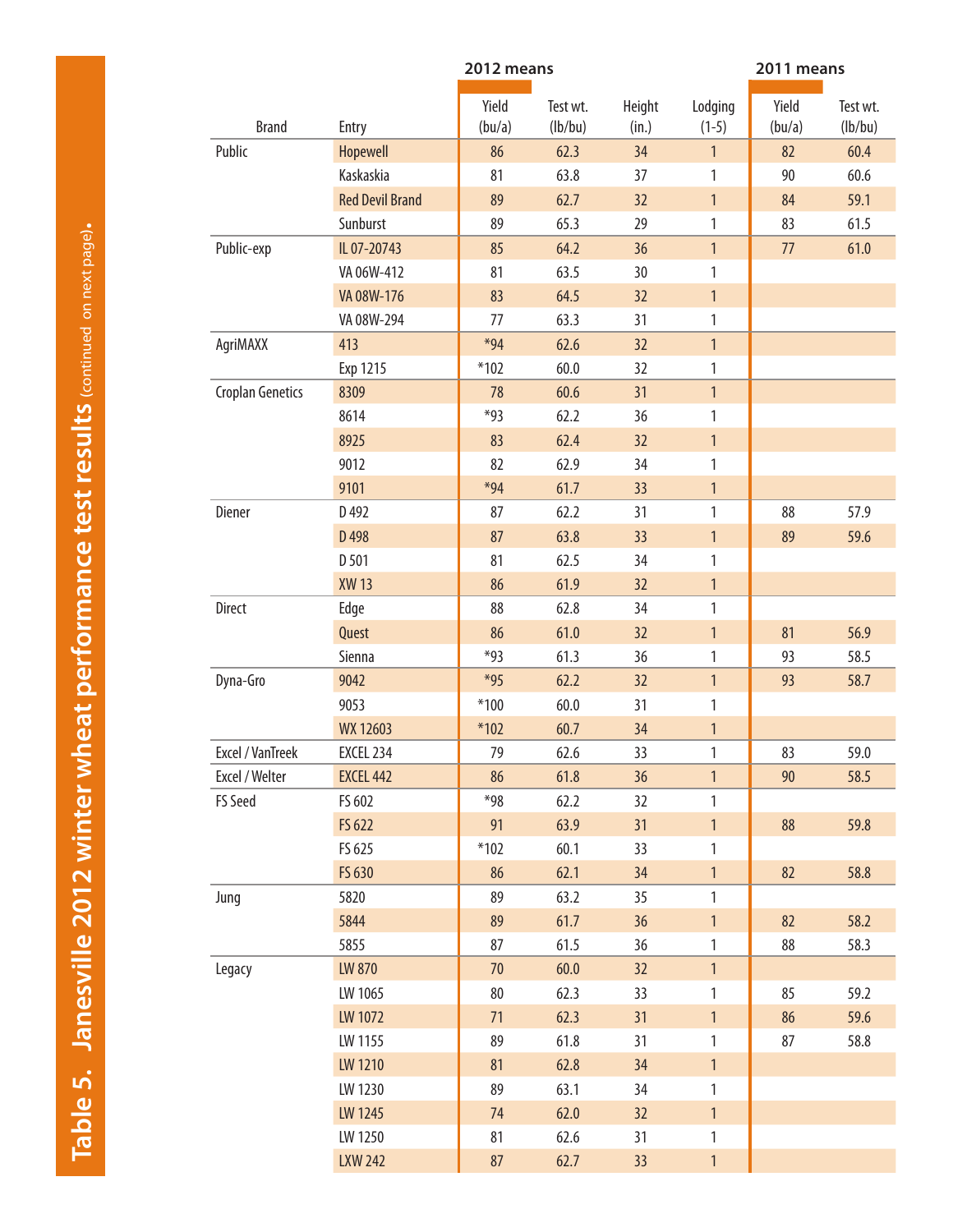|                   |                                 | 2012 means      |                     |                 |                    | 2011 means      |                     |
|-------------------|---------------------------------|-----------------|---------------------|-----------------|--------------------|-----------------|---------------------|
| <b>Brand</b>      | Entry                           | Yield<br>(bu/a) | Test wt.<br>(lb/bu) | Height<br>(in.) | Lodging<br>$(1-5)$ | Yield<br>(bu/a) | Test wt.<br>(lb/bu) |
| Pioneer           | 25R30                           | 87              | 62.6                | 32              | 1                  | 89              | 59.5                |
|                   | 25R34                           | $*102$          | 61.5                | 33              | $\mathbf{1}$       | 88              | 58.5                |
|                   | 25R39                           | $*102$          | 62.3                | 31              | 1                  | 91              | 59.4                |
|                   | 25R40                           | $*101$          | 62.7                | 30              | $\mathbf{1}$       | 91              | 58.2                |
|                   | 25R47                           | $*101$          | 61.3                | 33              | $\mathbf{1}$       | 92              | 58.0                |
| PIP               | 702                             | 79              | 60.6                | 35              | $\mathbf{1}$       | 92              | 58.7                |
|                   | 711                             | $*94$           | 61.0                | 35              | 1                  |                 |                     |
|                   | 717                             | 79              | 62.5                | 33              | $\mathbf{1}$       | 89              | 59.9                |
|                   | 721                             | 90              | 61.3                | 34              | 1                  |                 |                     |
|                   | 722                             | $*101$          | 60.4                | 33              | $\mathbf{1}$       |                 |                     |
|                   | 728                             | 78              | 62.0                | 36              | $\mathbf{1}$       | 89              | 58.9                |
|                   | 729                             | 89              | 63.0                | 32              | $\mathbf{1}$       | 88              | 59.7                |
|                   | 731                             | 84              | 62.4                | 32              | 1                  | 87              | 59.9                |
|                   | 732                             | 87              | 61.8                | 31              | $\mathbf{1}$       |                 |                     |
|                   | 740                             | 87              | 62.1                | 35              | $\mathbf{1}$       | $*101$          | 58.5                |
|                   | 752                             | 82              | 60.7                | 31              | $\mathbf{1}$       | 93              | 59.0                |
|                   | 753                             | 78              | 62.3                | 32              | 1                  |                 |                     |
|                   | 756                             | 79              | 60.8                | 35              | $\mathbf{1}$       | 91              | 59.5                |
|                   | 760                             | 76              | 60.5                | 33              | 1                  | 85              | 59.5                |
|                   | 761                             | 81              | 60.7                | 36              | $\mathbf{1}$       | 86              | 59.1                |
|                   | 772                             | $*93$           | 63.2                | 34              | $\mathbf{1}$       |                 |                     |
|                   | 774                             | 87              | 62.7                | 34              | $\mathbf{1}$       |                 |                     |
|                   | 775                             | 87              | 62.7                | 33              | $\mathbf{1}$       |                 |                     |
|                   | 778                             | 90              | 62.9                | 33              | $\mathbf{1}$       |                 |                     |
|                   | 779                             | 81              | 60.6                | 36              | $\mathbf{1}$       |                 |                     |
| Pro Seed Genetics | <b>PRO 200</b>                  | 87              | 62.9                | 37              | $\mathbf{1}$       | 85              | 60.2                |
|                   | PRO 240                         | $*96$           | 62.1                | 36              | 1                  | 89              | 58.4                |
|                   | <b>PRO 260</b>                  | 79              | 61.7                | 33              | $\mathbf{1}$       | $*94$           | 58.4                |
|                   | <b>PRO 320A</b>                 | 88              | 62.3                | 37              | 1                  | 91              | 59.5                |
|                   | <b>PRO Ex 310</b>               | 79              | 61.0                | 36              | $\mathbf{1}$       |                 |                     |
|                   | <b>PRO Ex 330</b>               | 89              | 61.1                | 33              | 1                  |                 |                     |
|                   | <b>PRO Ex 350</b>               | 84              | 60.1                | 31              | $\mathbf{1}$       |                 |                     |
|                   | <b>PRO Ex 360A</b>              | 84              | 62.6                | 32              | 1                  | $*94$           | 59.7                |
| Pro Seed/Kratz    | <b>PRO 320A</b>                 | 82              | 62.2                | 37              | $\mathbf{1}$       |                 |                     |
| Syngenta          | <b>OAKES</b>                    | 82              | 62.2                | 31              | $\mathbf{1}$       | $*94$           | 60.2                |
|                   | W1062 (soft white winter wheat) | 91              | 60.9                | 34              | $\mathbf{1}$       | 80              | 58.7                |
|                   | W1104                           | 86              | 60.4                | 32              | 1                  | 92              | 59.0                |
|                   | MH07-7483                       | 88              | 60.8                | 33              | $\mathbf{1}$       |                 |                     |
| WestBred          | <b>WBX 700</b>                  | 74              | 60.5                | 32              | 1                  |                 |                     |
|                   | Mean                            | 87              | 62.0                | 33              | $\mathbf{1}$       | 86              | 59.2                |
|                   | LSD(.10)                        | $10\,$          | $0.9\,$             | $\overline{2}$  | NS                 | $\overline{7}$  | $1.0\,$             |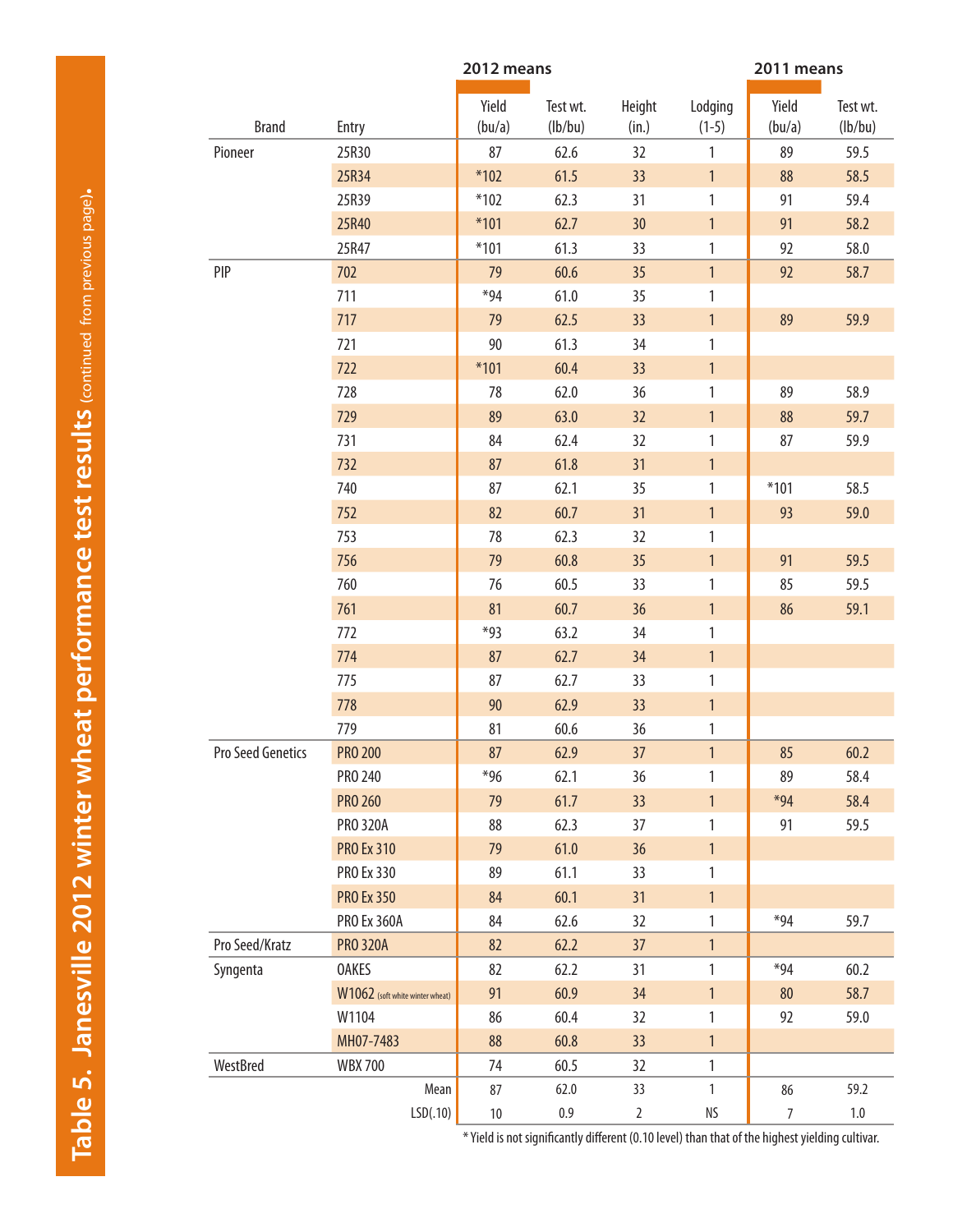<span id="page-11-0"></span>

|                         |                        | 2012 means      |                     |                 | 2011 means         |                 |                     |  |
|-------------------------|------------------------|-----------------|---------------------|-----------------|--------------------|-----------------|---------------------|--|
| <b>Brand</b>            | Entry                  | Yield<br>(bu/a) | Test wt.<br>(lb/bu) | Height<br>(in.) | Lodging<br>$(1-5)$ | Yield<br>(bu/a) | Test wt.<br>(lb/bu) |  |
| Public                  | Hopewell               | 100             | 61.5                | 40              | $\mathbf{1}$       | 100             | 57.7                |  |
|                         | Kaskaskia              | 104             | 62.5                | 43              | 1                  | 91              | 59.2                |  |
|                         | <b>Red Devil Brand</b> | 107             | 60.9                | 38              | $\mathbf{1}$       | 105             | 57.9                |  |
|                         | Sunburst               | 101             | 64.6                | 34              | 1                  | 96              | 60.1                |  |
| Public-exp              | IL 07-20743            | 98              | 63.7                | 41              | $\mathbf{1}$       | 93              | 59.2                |  |
|                         | VA 06W-412             | 88              | 61.0                | 35              | 1                  |                 |                     |  |
|                         | VA 08W-176             | 90              | 63.8                | 35              | $\mathbf{1}$       |                 |                     |  |
|                         | VA 08W-294             | 99              | 62.3                | 33              | $\mathbf{1}$       |                 |                     |  |
| AgriMAXX                | 413                    | 117             | 60.9                | 36              | $\mathbf{1}$       |                 |                     |  |
|                         | Exp 1215               | 96              | 59.0                | 36              | 1                  |                 |                     |  |
| <b>Croplan Genetics</b> | 8309                   | 85              | 60.7                | 38              | $\mathbf{1}$       |                 |                     |  |
|                         | 8614                   | 101             | 61.3                | 42              | 1                  |                 |                     |  |
|                         | 8925                   | 98              | 61.1                | 39              | $\mathbf{1}$       |                 |                     |  |
|                         | 9012                   | 87              | 61.3                | 40              | 1                  |                 |                     |  |
|                         | 9101                   | 120             | 62.1                | 39              | $\mathbf{1}$       |                 |                     |  |
| Diener                  | D492                   | 118             | 61.5                | 36              | 1                  | 105             | 55.8                |  |
|                         | D 498                  | 111             | 62.1                | 39              | $\mathbf{1}$       | $*109$          | 58.8                |  |
|                         | D 501                  | 90              | 62.4                | 39              | 1                  |                 |                     |  |
|                         | <b>XW13</b>            | 104             | 59.4                | 37              | $\mathbf{1}$       |                 |                     |  |
| <b>Direct</b>           | Edge                   | 101             | 62.8                | 40              | 1                  |                 |                     |  |
|                         | Quest                  | 104             | 60.2                | 38              | $\mathbf{1}$       | 97              | 56.2                |  |
|                         | Sienna                 | 102             | 59.6                | 42              | 1                  | 101             | 56.5                |  |
| Dyna-Gro                | 9042                   | 112             | 61.3                | 38              | $\mathbf{1}$       | $*109$          | 57.0                |  |
|                         | 9053                   | $*125$          | 59.7                | 36              | 1                  |                 |                     |  |
|                         | WX 12603               | 117             | 61.0                | 40              | $\mathbf{1}$       |                 |                     |  |
| Excel / VanTreek        | EXCEL 234              | 73              | 60.0                | 39              | 1                  | 101             | 57.4                |  |
| Excel / Welter          | <b>EXCEL 442</b>       | 114             | 62.0                | 42              | $\mathbf{1}$       | 105             | 56.9                |  |
| FS Seed                 | FS 602                 | 115             | 60.9                | 35 <sub>5</sub> | 1                  |                 |                     |  |
|                         | FS 622                 | 109             | 63.4                | 38              | $\mathbf{1}$       | 105             | 57.6                |  |
|                         | FS 625                 | 105             | 60.4                | 37              | 1                  |                 |                     |  |
|                         | FS 630                 | 107             | 61.3                | 41              | $\mathbf{1}$       | 100             | 59.4                |  |
| Jung                    | 5820                   | 100             | 61.5                | 39              | $\mathbf{1}$       |                 |                     |  |
|                         | 5844                   | 115             | 61.9                | 42              | $\mathbf{1}$       | $*110$          | 56.6                |  |
|                         | 5855                   | 104             | 61.1                | 42              | $\mathbf{1}$       | 108             | 56.9                |  |
| Legacy                  | LW 870                 | 76              | 60.6                | 37              | $\mathbf{1}$       |                 |                     |  |
|                         | LW 1065                | 94              | 60.8                | 40              | $\mathbf{1}$       | 95              | 58.1                |  |
|                         | LW 1072                | 61              | 57.7                | 37              | $\mathbf{1}$       | $*109$          | 57.8                |  |
|                         | LW 1155                | 96              | 60.6                | 34              | $\mathbf{1}$       | $*113$          | 55.8                |  |
|                         | LW 1210                | 102             | 62.0                | 41              | $\mathbf{1}$       |                 |                     |  |
|                         | LW 1230                | 101             | 61.9                | 39              | $\mathbf{1}$       |                 |                     |  |
|                         | LW 1245                | 77              | 61.2                | 38              | $\mathbf{1}$       |                 |                     |  |
|                         |                        |                 |                     |                 |                    |                 |                     |  |
|                         | LW 1250                | 87              | 61.1                | 38              | 1                  |                 |                     |  |